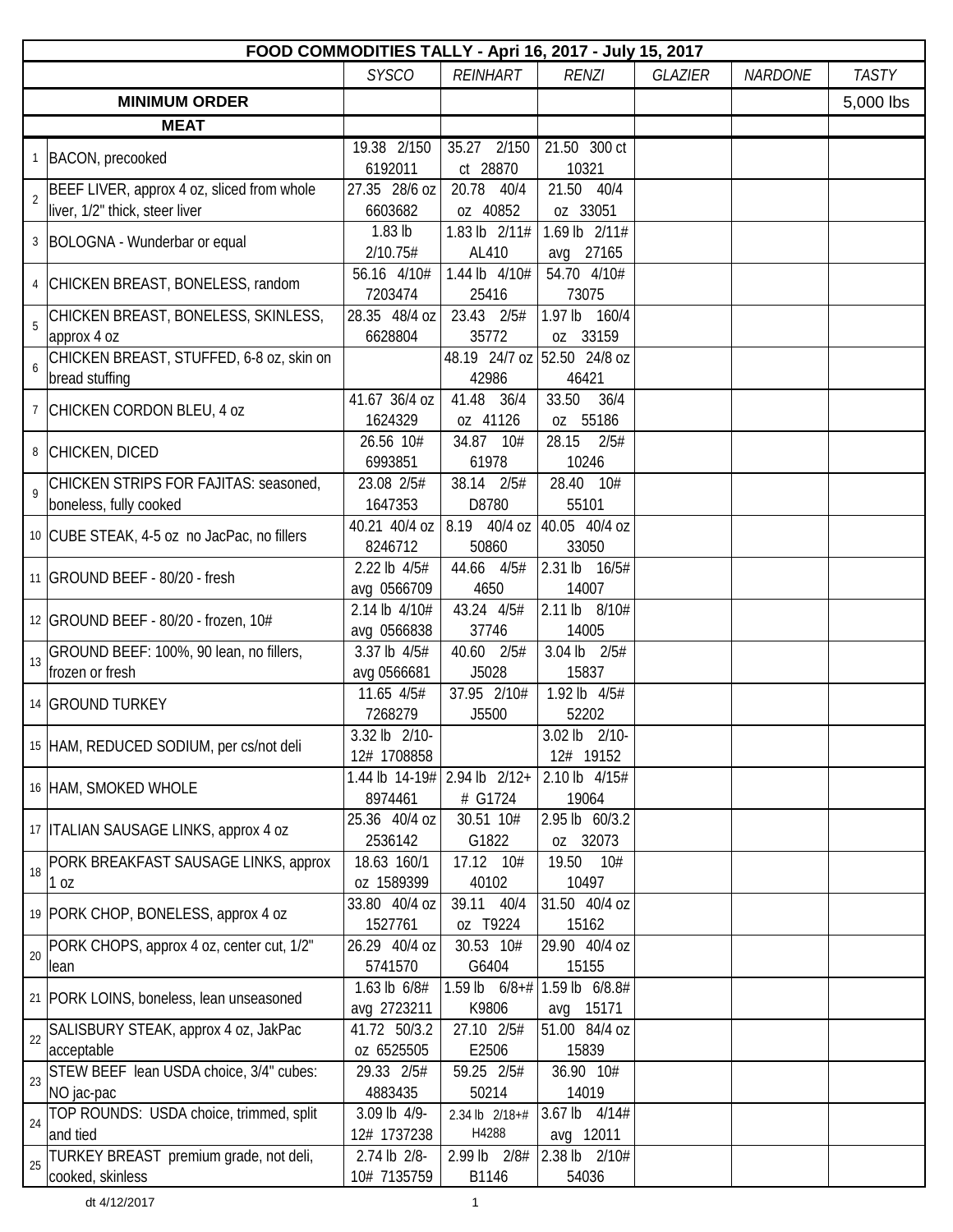| FOOD COMMODITIES TALLY - Apri 16, 2017 - July 15, 2017     |                              |                                          |                            |                |                |              |  |  |  |
|------------------------------------------------------------|------------------------------|------------------------------------------|----------------------------|----------------|----------------|--------------|--|--|--|
|                                                            | <b>SYSCO</b>                 | <b>REINHART</b>                          | <b>RENZI</b>               | <b>GLAZIER</b> | <b>NARDONE</b> | <b>TASTY</b> |  |  |  |
| <b>FROZEN FOODS</b>                                        |                              |                                          |                            |                |                |              |  |  |  |
| <b>BABY BACK RIBS</b><br>$\mathbf{1}$                      | 3.75 lb 30#                  | $2.76$ lb $30+#$                         | 2.92 lb 16/2.50#           |                |                |              |  |  |  |
|                                                            | 1496728                      | T2414                                    | 17111                      |                |                |              |  |  |  |
| BEEF PATTIES: 80% lean, 3 patties/pound,<br>$\overline{2}$ | 54.54 45/5.33                | 30.42 30/5.3                             | 2.51 lb 30/5.3             |                |                |              |  |  |  |
| round, paper in between patties                            | oz 4562583                   | oz G1438                                 | oz 11126                   |                |                |              |  |  |  |
| BREAKFAST SAUSAGE PATTIES, approx 1 oz<br>3                | 14.10 160/1                  | 21.94 10#                                | 1.76 lb 160/1              |                |                |              |  |  |  |
|                                                            | oz 1589332                   | G1808                                    | oz 10498                   |                |                |              |  |  |  |
| BREAKFAST SAUSAGE PATTIES,<br>$\overline{4}$<br>VEGETARIAN | 46.76 112/1.34<br>oz 4800451 | 47.50 112 ct<br>79460                    | 46.08 112/1.34<br>oz 23048 |                |                |              |  |  |  |
| BREADED CHICKEN PATTY, approx 3 oz, oven<br>5              | 72.80 150/3.08               | 26.43 2/5#                               | 19.95 10.35#               |                |                |              |  |  |  |
| ready, white meat                                          | oz 5316627                   | 43144                                    | 53210                      |                |                |              |  |  |  |
| <b>BREADED FISH COOKED</b><br>6                            | 32.77 10#                    | 22.58 10#                                | 29.44 46/3.6               |                |                |              |  |  |  |
|                                                            | 7845625                      | J3762                                    | oz 40161                   |                |                |              |  |  |  |
| BREADED FISH : uncooked, ready to bake,<br>$\overline{7}$  | 38.66 4/2.5#                 | 45.16 10#                                | 34.55<br>46/3.6            |                |                |              |  |  |  |
| NOT DEEP FRY, comparable to Pier 17                        | 1072982                      | B5302                                    | oz 42099                   |                |                |              |  |  |  |
| 8<br>BREADED FISH FILLETS - approx 4 oz                    | 23.45 10#                    | 43.25 10#                                | 28.50 10#                  |                |                |              |  |  |  |
|                                                            | 2125789                      | J3742                                    | 10901                      |                |                |              |  |  |  |
| 9 CHICKEN BREAST, BONELESS, SKINLESS                       | 56.16 4/10#                  | 51.94 2/10#                              | 50.00 8/5#                 |                |                |              |  |  |  |
|                                                            | 7203474                      | 30238                                    | 53078                      |                |                |              |  |  |  |
| CHICKEN BREASTS, approx 6.5 oz, bone in<br>10              |                              |                                          | $2.15$ lb                  |                |                |              |  |  |  |
| and skin on, no backs, no ribs, IQF                        |                              |                                          | 25.47# 53156               |                |                |              |  |  |  |
| 11 CHICKEN FILLETS, BREADED, approx 4 oz                   | 25.89<br>40/4                | 23.96 2/5#                               | 28.70 40/4                 |                |                |              |  |  |  |
|                                                            | oz 8666051                   | V6496                                    | oz 55058                   |                |                |              |  |  |  |
| 12 CHICKEN LEGS, approx 6 oz, IQF                          | 54.68 60/8.7                 | 40.34 22#                                | 52.78 60/9 oz              |                |                |              |  |  |  |
|                                                            | oz 7917707                   | 44150                                    | 53200                      |                |                |              |  |  |  |
| CHICKEN MEAT, DICED: cooked, white & dark<br>13            | 26.56 10#                    | 34.87 10#                                | 28.15 2/5#                 |                |                |              |  |  |  |
| meat, IQF                                                  | 6993851                      | 61978                                    | 10246                      |                |                |              |  |  |  |
| 14 CHICKEN NUGGET                                          | 65.80 6/4.5#<br>5316631      | 19.08 2/5#<br>V6492                      | 19.00 250/.64              |                |                |              |  |  |  |
|                                                            |                              |                                          | oz 55363<br>19.95 2/5#     |                |                |              |  |  |  |
| 15 CHICKEN PATTY                                           | 72.80 150/3.08<br>oz 5316627 | 20.14 2/5#                               | 53210                      |                |                |              |  |  |  |
|                                                            | 24.34 2/5#                   | <b>BN348</b>                             | 22.60 2/5#                 |                |                |              |  |  |  |
| 16 CUBED PORK                                              | 1664994                      |                                          | 17079                      |                |                |              |  |  |  |
|                                                            | 18.81 5/10 ct                | 16.53 24 ct                              | 19.57 50/1.25              |                |                |              |  |  |  |
| 17   DANISH - assorted                                     | 2249365                      | 65278                                    | oz 51236                   |                |                |              |  |  |  |
|                                                            | 26.74 2/5#                   | 26.39 2/5#                               | 24.20 2/5#                 |                |                |              |  |  |  |
| 18 DICED TURKEY                                            | 3054848                      | D3490                                    | 10161                      |                |                |              |  |  |  |
|                                                            | 32.03 8/24 ct                | 31.30 288/1.25                           | 11.75 64/1.33              |                |                |              |  |  |  |
| 19 DINNER ROLLS, 1 oz                                      | 1576875                      | oz R6574                                 | oz 10367                   |                |                |              |  |  |  |
|                                                            | 25.52 144/1.25               | 24.99 8/6 ct                             | 23.52 126/1.3              |                |                |              |  |  |  |
| 20   DONUT - assorted                                      | oz 3000965                   | 68704                                    | oz UPC 1992                |                |                |              |  |  |  |
|                                                            | 36.25 10#                    | 25.02 2/5#                               | 48.45 4/5#                 |                |                |              |  |  |  |
| 21 FISH NUGGETS, approx 1 oz                               | 2124709                      | G2004                                    | 40153                      |                |                |              |  |  |  |
|                                                            | 17.29 6/5#                   | 18.82 6/5#                               | 15.50 6/5#                 |                |                |              |  |  |  |
| 22 FRENCH FRIES                                            | 8897878                      | 26816                                    | 34115                      |                |                |              |  |  |  |
|                                                            |                              | 20.64 144/1.5 24.13 18/8 ct 20.62 144 ct |                            |                |                |              |  |  |  |
| 23 FRENCH TOAST                                            | oz 1010222                   | 65416                                    | 46021                      |                |                |              |  |  |  |
|                                                            | 22.47 120/2.25               | 23.41 6/2.8#                             | 38.78 225/2.25             |                |                |              |  |  |  |
| 24 HASHBROWN - approx 2.25 oz                              | oz 0017354                   | 93130                                    | oz 34210                   |                |                |              |  |  |  |
|                                                            | 17.73 2/5#                   | 25.33 2/5#                               | 2.50 lb 10#                |                |                |              |  |  |  |
| 25 HOT DOGS - All Beef                                     | 1137728                      | 41764                                    | 23080                      |                |                |              |  |  |  |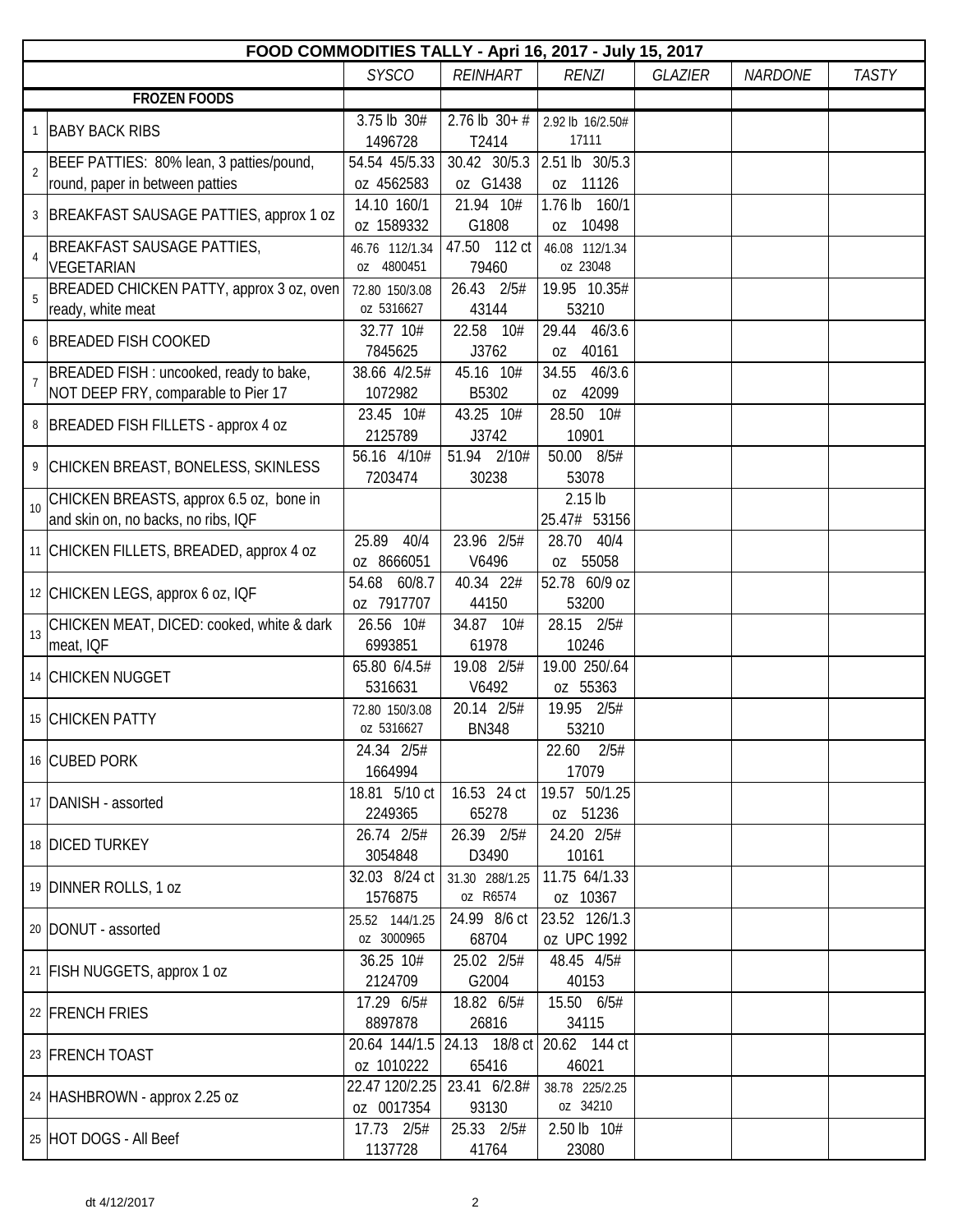|    | FOOD COMMODITIES TALLY - Apri 16, 2017 - July 15, 2017 |                              |                            |                             |                |                         |                              |  |  |  |
|----|--------------------------------------------------------|------------------------------|----------------------------|-----------------------------|----------------|-------------------------|------------------------------|--|--|--|
|    |                                                        | <b>SYSCO</b>                 | <b>REINHART</b>            | <b>RENZI</b>                | <b>GLAZIER</b> | <b>NARDONE</b>          | <b>TASTY</b>                 |  |  |  |
|    | 26 HOT DOGS (approx 80 cs)                             | 13.85 2/5#<br>1073485        | 17.97 2/5#<br>T3424        | 1.71 lb 12/1#<br>23018      |                |                         |                              |  |  |  |
|    | 27 HOT DOGS - TURKEY                                   | 11.47 2/5#<br>9822586        | 29.04 4/5#<br>43474        | $2.25$ lb<br>160/2 oz       |                |                         |                              |  |  |  |
|    | 28   ITALIAN MEATBALLS                                 | 17.94 160/1<br>oz 5063138    | 27.47 2/5#<br>53084        | 17.45 10#<br>11234          |                |                         |                              |  |  |  |
|    | 29 ITALIAN SAUSAGE CUBES: cooked                       | 47.79 3/5#<br>6862298        |                            | 2.10 lb 4/5#<br>bags 10489  |                |                         |                              |  |  |  |
|    | 30   MANICOTTI - approx 3 oz                           | 32.64 60/2.75<br>oz 1042878  | 30.54 5/2#<br>20110        | 28.44 60/2.75<br>oz 35243   |                |                         |                              |  |  |  |
|    | 31 MEATBALLS                                           | 17.94 160/1<br>oz 5063138    | 27.47 2/5#<br>53084        | 17.45 10#<br>11234          |                |                         |                              |  |  |  |
|    | 32 MEATLOAF SLICES                                     | 64.17 76/3.15<br>oz 2138121  |                            | 44.45 75/3.2<br>oz 33167    |                |                         |                              |  |  |  |
|    | 33 OMELETS, approx 1 oz                                | 24.39 200/1<br>oz 9546797    |                            | 26.50 200/1<br>0Z           |                |                         |                              |  |  |  |
|    | 34 OMELETS, approx 3 oz                                | 36.26 72/3.5<br>oz 7360704   | 40.57 84/3 oz<br>B7934     | 43.50 84/3<br>oz 26044      |                |                         |                              |  |  |  |
|    | 35 PANCAKES                                            | 12.32 144/1.25<br>oz 1010255 | 14.68 12/12<br>ct J0968    | 11.67 144/1.20<br>oz 46033  |                |                         |                              |  |  |  |
|    | 36   PANCAKES - BUTTERMILK - approx 1.2 oz             | 27.53 216/1.25<br>oz 1783935 | 14.68 12/12<br>ct J0968    | 11.67 144/1.20<br>oz 46033  |                |                         |                              |  |  |  |
|    | 37 PEPPERONI: sliced                                   | 59.72 25#<br>1752062         | 28.09 10#<br>18862         | 23.50 10#<br>32067          |                |                         |                              |  |  |  |
|    | 38   PIZZA, CHEESE, 5" ROUND - approx 5 oz             | 49.98 54/4.98<br>oz 1676667  | 40.93 60 ct<br>A6786       | 43.15 54/5.43<br>oz 35135   |                | 46.00 60/5"<br>5wrmny2  |                              |  |  |  |
|    | 39 PIZZA CRUST, 9" round                               | 33.91 48/6 oz<br>9127358     | 40.22 50/10<br>oz 51728    | 9.69 12/9"<br>37804         |                |                         |                              |  |  |  |
|    | 40 PIZZA CRUST, sheet pan, 24 oz                       | 34.19 22/24<br>oz 2222545    |                            | 17.50 12/24<br>oz 38713     |                |                         |                              |  |  |  |
|    | 41 PIZZA CRUST, sheet pan, 44 oz                       | 24.46 10/45.5<br>oz 2096760  |                            | 23.10 10/43<br>oz 37807     |                | 28.00 10/<br>18x26 2wps |                              |  |  |  |
|    | 42 PIZZA TOPPING, SAUSAGE                              | 17.93 2/5#<br>8131443        | 21.94 2/5#<br>53070        | 1.90 lb 4/5#<br>bags 10489  |                |                         |                              |  |  |  |
| 43 | POLLOCK POTATO CRUNCH NUGGET -<br>approx 1 oz          | 36.25 10#<br>2124709         |                            | 45.20 4/5#<br>40157         |                |                         |                              |  |  |  |
|    | 44   PORK BBQ RIBETTES, cooked, approx 3-4 oz          | 31.99 53/3<br>oz 7154263     | 32.81 10#<br>26338         | 41.80 75/3.2<br>oz 33024    |                |                         |                              |  |  |  |
|    | 45   POTATOES, CUBED (to pan fry)                      | 36.40 6/5#<br>3644036        | 27.48 4/5#<br>G2452        | 23.25 4/5#<br>34109         |                |                         |                              |  |  |  |
|    | 46 PULLED TURKEY                                       | 41.01 10#<br>7497217         | 39.54 10#<br>J5504         | 3.67 lb 2/5#<br>52031 white |                |                         |                              |  |  |  |
|    | 47 RAVIOLI                                             | 20.45 3/3#<br>2467637        | 24.84 2/5#<br>60068        | 24.75 4/3#<br>86212 preckd  |                |                         | 53.84 324/3.78<br>oz 00804WG |  |  |  |
|    | 48 STEAK UM                                            | 36.11 40/4 oz<br>7161395     | 39.81 10#<br>A8066         | 30.60 56/3 oz<br>33168      |                |                         |                              |  |  |  |
|    | 49 SWEET POTATO FRIES                                  | 24.22 6/2.5#<br>3419199      | 27.55 5/3#<br>16420        | 27.25 6/2.5#<br>34130       |                |                         |                              |  |  |  |
|    | 50 STUFFED SHELLS - approx 2 oz                        | 35.89 96/2 oz<br>1948512     | 34.39 2/5.46#<br>J3636     | 33.48 2/7.5#<br>35249       |                |                         | 55.77 224/4.62<br>oz 00803WG |  |  |  |
|    | 51   TATOR TOT - approx 1 oz                           | 39.91 6/5#<br>1050954        | 27.05 6/5#<br><b>BL642</b> | 22.73 6/5#<br>89587         |                |                         |                              |  |  |  |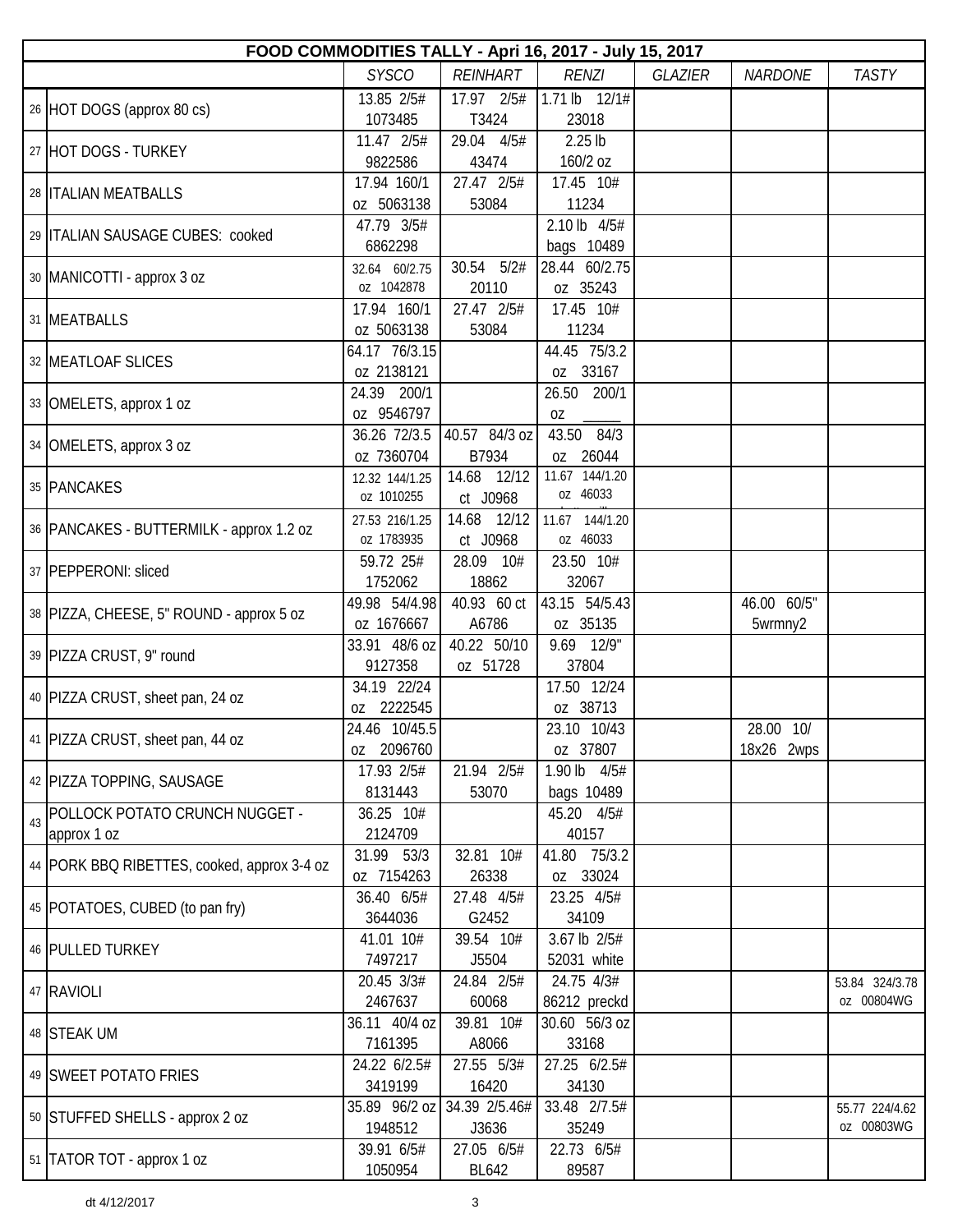|              | FOOD COMMODITIES TALLY - Apri 16, 2017 - July 15, 2017 |                |                |                             |                |                |              |  |  |  |
|--------------|--------------------------------------------------------|----------------|----------------|-----------------------------|----------------|----------------|--------------|--|--|--|
|              |                                                        | <b>SYSCO</b>   | REINHART       | <b>RENZI</b>                | <b>GLAZIER</b> | <b>NARDONE</b> | <b>TASTY</b> |  |  |  |
|              | 52 TURKEY BREAST: raw frozen                           | 2.27 lb 2/8-   | 2.80 lb 2/9.5+ | 2.53 lb 2/11#               |                |                |              |  |  |  |
|              |                                                        | 10# 4347126    | # 12216        | avg 54015                   |                |                |              |  |  |  |
|              | 53   UNBREADED FISH FILLETS - approx 4 oz              | 105.80 4/10#   | 25.96 10#      |                             |                |                |              |  |  |  |
|              |                                                        | 8085698        | 11238          |                             |                |                |              |  |  |  |
|              | 54 UNBREADED VEAL PATTY - approx 4 oz                  | 26.93 10#      | 33.74 10#      | 3.10 lb 40/4                |                |                |              |  |  |  |
|              |                                                        | 2590222        | 99418          | 0Z                          |                |                |              |  |  |  |
|              | 55 VEGGIE BURGER, regular                              | 47.59 48/3.4   | 50.07 48/3.4   | 47.54 48/3.4                |                |                |              |  |  |  |
|              |                                                        | oz 2023125     | oz 30064       | oz 11100                    |                |                |              |  |  |  |
|              | 56 VEGGIE BURGER, southwestern                         | 45.67 48/3.4   | 64.73 48/4.25  | 45.99 48/3.4                |                |                |              |  |  |  |
|              |                                                        | oz 9349960     | oz 80436       | oz 11075                    |                |                |              |  |  |  |
|              | 57 WAFFLES                                             | 10.80 144/.83  | 12.83 12/12    | 11.08 144 ct                |                |                |              |  |  |  |
|              |                                                        | oz 1010297     | ct 55762       | 46037                       |                |                |              |  |  |  |
|              | 58 WRAPS                                               | 21.22 6/12 ct  |                | 17.84 8/12 ct 13.40 6/12 ct |                |                |              |  |  |  |
|              |                                                        | 6291595        | 67582          | 60048                       |                |                |              |  |  |  |
|              | <b>FISH</b>                                            |                |                |                             |                |                |              |  |  |  |
| $\mathbf{1}$ | TUNA FISH, 12 oz                                       | 38.96 24/12    | 61.30 24/12    |                             |                |                |              |  |  |  |
|              |                                                        | oz 8524357     | oz B9646       |                             |                |                |              |  |  |  |
|              | 2 TUNA FISH, 66.5 oz                                   | 37.81 6/66.5   | 39.08 6/66.5   | 37.75 6/66.5                |                |                |              |  |  |  |
|              |                                                        | oz 7519285     | oz 36646       | oz 64025                    |                |                |              |  |  |  |
|              | <b>EGGS</b>                                            |                |                |                             |                |                |              |  |  |  |
|              | 1 EGG PATTIES, 1 oz - frozen                           | 24.39 200/1    | 19.64 144/1    | 18.75 144/1                 |                |                |              |  |  |  |
|              |                                                        | oz 9546797     | G6244<br>0Z    | oz 27062                    |                |                |              |  |  |  |
|              | 2 EGG PATTIES, 1.75 oz - frozen                        | 26.85 144/1.75 |                | 51.57 200 ct 22.45 120/1.5  |                |                |              |  |  |  |
|              |                                                        | oz 7360530     | 25380          | oz 27049                    |                |                |              |  |  |  |
|              | 3 EGG PATTIES, 2 oz - frozen                           | 22.04 100/2    | 26.56 100/2    |                             |                |                |              |  |  |  |
|              |                                                        | 0Z 2738623     | oz J3444       |                             |                |                |              |  |  |  |
|              | 4 FRESH EGGS                                           | 16.76 30 doz   |                | 13.04 15 doz 28.00 30 doz   |                |                |              |  |  |  |
|              |                                                        | 2105773        | L3694          | 28028                       |                |                |              |  |  |  |
|              | 5 PASTEURIZED EGGS                                     | 24.51 15/2#    | 43.16<br>15/2# | 28.15 15/2#                 |                |                |              |  |  |  |
|              |                                                        | 2366607        | A6998          | 27048                       |                |                |              |  |  |  |
|              | 6 PEELED HARD COOKED                                   | 32.70 25#      | 29.32 12/12    | 35.62 25#                   |                |                |              |  |  |  |
|              |                                                        | 8847491        | ct 25460       | 28108                       |                |                |              |  |  |  |
|              | <b>PASTA &amp; GRAINS</b>                              |                |                |                             |                |                |              |  |  |  |
| 1            | <b>BARLEY</b>                                          | 19.23 24/1#    | 19.60 24/1#    |                             |                |                |              |  |  |  |
|              |                                                        | 4487633        | L6434          |                             |                |                |              |  |  |  |
|              | 2 EGG NOODLES                                          | 10.17 2/5#     | 13.49 2/5#     | 11.20 10#                   |                |                |              |  |  |  |
|              |                                                        | 5588033        | 25486          | 84082                       |                |                |              |  |  |  |
|              | 3 ELBOW MACARONI                                       | 10.94 2/10#    | 29.12 3/10#    | 9.54 20#                    |                |                |              |  |  |  |
|              |                                                        | 4862702        | 24806          | 84073                       |                |                |              |  |  |  |
|              | 4   LASAGNA NOODLES                                    | 7.99 10#       | 14.88 12/1#    | 13.95 12/1#                 |                |                |              |  |  |  |
|              |                                                        | 4933164        | 24612          | 76879                       |                |                |              |  |  |  |
|              | $5$ RICE - par boil - 25#                              | 9.42 25#       | 14.18 25#      | 10.39 25#                   |                |                |              |  |  |  |
|              |                                                        | 4671350        | 25204          | 66014                       |                |                |              |  |  |  |
|              | $6$ RICE - par boil - 50#                              | 25.83 50#      |                | 10.39 25#                   |                |                |              |  |  |  |
|              |                                                        | 4323366        |                | 66014                       |                |                |              |  |  |  |
|              | 7   ROTINI - tricolor                                  | 12.76 2/10#    | 22.39 2/10#    | $6.75$ $10#$                |                |                |              |  |  |  |
|              |                                                        | 5588017        | G3046          | 84096                       |                |                |              |  |  |  |
|              | 8   ROTINI - plain                                     | 11.12 2/10#    | 19.79 2/10#    | 10.50 20#                   |                |                |              |  |  |  |
|              |                                                        | 5587993        | 25490          | 84083                       |                |                |              |  |  |  |
|              | 9 SPAGHETTI                                            | 10.70 2/10#    | 19.37 2/10#    | 9.20 20#                    |                |                |              |  |  |  |
|              |                                                        | 4862983        | 30312          | 84072                       |                |                |              |  |  |  |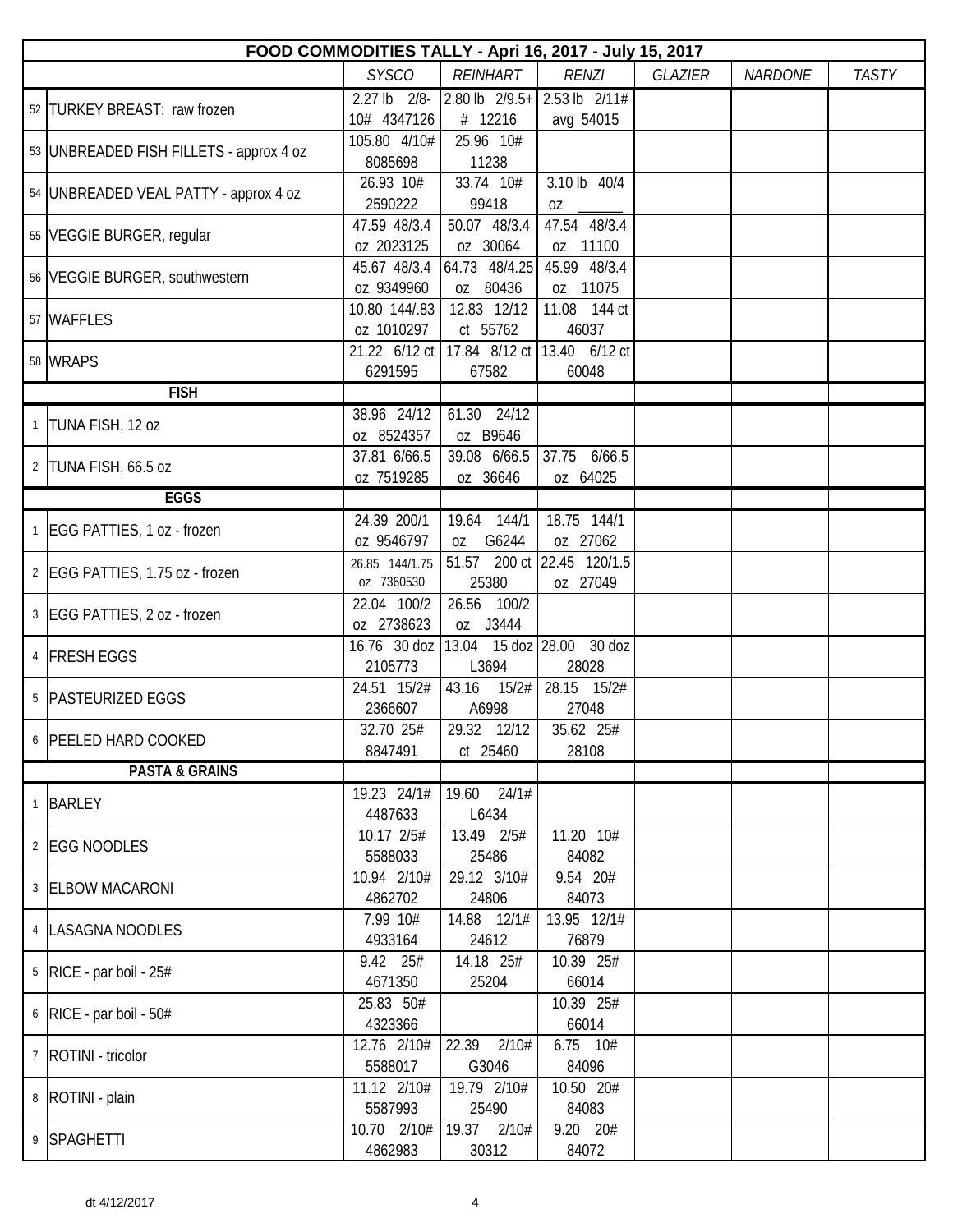| FOOD COMMODITIES TALLY - Apri 16, 2017 - July 15, 2017 |                             |                         |                                  |         |                |              |  |  |  |
|--------------------------------------------------------|-----------------------------|-------------------------|----------------------------------|---------|----------------|--------------|--|--|--|
|                                                        | <b>SYSCO</b>                | <b>REINHART</b>         | <b>RENZI</b>                     | GLAZIER | <b>NARDONE</b> | <b>TASTY</b> |  |  |  |
| $10$ ZITI                                              | 11.17<br>2/10#              | 19.79 2/10#             | 11.00 20#                        |         |                |              |  |  |  |
|                                                        | 4862835                     | 25868                   | 84074                            |         |                |              |  |  |  |
| <b>BAKING PRODUCTS</b>                                 |                             |                         |                                  |         |                |              |  |  |  |
| 1 BAKING COCOA                                         | 94.52 6/5#<br>5792684       | 13.49 5#<br>J7957       | 77.94 6/5#<br>92337              |         |                |              |  |  |  |
| 2 BAKING POWDER                                        | 47.30 6/5#                  | $7.73$ 5#               | 39.80 6/5#                       |         |                |              |  |  |  |
|                                                        | 5517701                     | 22385                   | 68064                            |         |                |              |  |  |  |
| 3 BAKING SODA                                          | 12.03 12/24                 |                         | $17.18$ $24/1\#$ 13.95 $24/1\#$  |         |                |              |  |  |  |
|                                                        | oz 4950598                  | 22396                   | 68058                            |         |                |              |  |  |  |
| 4 CANOLA OIL                                           | 22.11 3/gal<br>0325678      | 30.41<br>6/gal<br>J2902 | 29.40 6/gal<br>30088             |         |                |              |  |  |  |
| 5 COCONUT: unsweetened                                 | 20.74 5/2#                  |                         |                                  |         |                |              |  |  |  |
|                                                        | 4510921                     |                         |                                  |         |                |              |  |  |  |
| 6 CORN STARCH                                          | 16.39 24/1#                 | $16.71$ $24/1#$         | 15.80 24/1#                      |         |                |              |  |  |  |
|                                                        | 4032991                     | 19702                   | 91369                            |         |                |              |  |  |  |
| 7 FLOUR - 25#                                          | 12.72 2/25#                 | 9.50 25#                | 6.05 25#                         |         |                |              |  |  |  |
|                                                        | 8379270<br>14.11 50#        | 27620<br>16.04 2/25#    | 10881<br>14.98 50#               |         |                |              |  |  |  |
| 8 FLOUR - 50#                                          | 4267274                     | 27636                   | 10864                            |         |                |              |  |  |  |
|                                                        | 13.02 200/.5                |                         | 62.95 25#                        |         |                |              |  |  |  |
| 9 PEANUT BUTTER CHIPS                                  | oz 6132377                  |                         | 75071 Spec Ord                   |         |                |              |  |  |  |
|                                                        | 47.62 25#                   | 58.83 25#               | 36.95 25#                        |         |                |              |  |  |  |
| 10 SEMI-SWEET CHOCOLATE CHIPS                          | 5335732                     | 25958                   | 92210                            |         |                |              |  |  |  |
|                                                        | 30.87<br>50#                | 35.73 50#               | 37.50 50#                        |         |                |              |  |  |  |
| 11 SHORTENING                                          | 4003851                     | 36916                   | 10954                            |         |                |              |  |  |  |
| 12   SUGAR, BROWN - 2#                                 | 17.03 12/2#                 | 25.11 12/2#             | 15.96 12/2#                      |         |                |              |  |  |  |
|                                                        | 5593702                     | J3166                   | 11183                            |         |                |              |  |  |  |
| 13 SUGAR, BROWN - 50#                                  | 28.91 50#                   | 33.14 50#               | 26.92 50#                        |         |                |              |  |  |  |
|                                                        | 1854926                     | 27692                   | 67009                            |         |                |              |  |  |  |
| 14 SUGAR, CONFECTIONERY - 2#                           | 17.02 12/2#                 | 24.46 12/2#             | 16.10 12/2#                      |         |                |              |  |  |  |
|                                                        | 5593900<br>28.18 50#        | 33218                   | 92205<br>25.51 50#               |         |                |              |  |  |  |
| 15 SUGAR, CONFECTIONERY - 25#                          | 1854918                     | 32.05 50#<br>J3154      | 67007                            |         |                |              |  |  |  |
|                                                        | 24.84 50#                   | 27.70 50#               | 24.16 50#                        |         |                |              |  |  |  |
| 16 SUGAR, GRANULATED                                   | 4782694                     | 13054                   | 68395 x-tra                      |         |                |              |  |  |  |
|                                                        | 23.33 6/32 oz               | 18.16 16 oz             | 25.08 4/gal                      |         |                |              |  |  |  |
| 17 VANILLA EXTRACT                                     | 5239389                     | 23382                   | 96205                            |         |                |              |  |  |  |
| 18 VEGETABLE OIL                                       | 22.11 3/gal                 | 32.26 6/gal             | 29.40 6/gal                      |         |                |              |  |  |  |
|                                                        | 0325678                     | J2894                   | 30088                            |         |                |              |  |  |  |
| 19 WALNUTS                                             | 25.98 3/2#                  | 33.43 2/2.5#            | 30.39 5#                         |         |                |              |  |  |  |
| <b>INDIVIDUAL / BULK CEREALS</b>                       | 4645404                     | 23044                   | 92353                            |         |                |              |  |  |  |
|                                                        |                             |                         |                                  |         |                |              |  |  |  |
| 1 BRAN FLAKES - Individual                             | 21.45 96/.875<br>oz 4044616 |                         | 22.25 96/1 oz<br><b>UPC76201</b> |         |                |              |  |  |  |
|                                                        | 11.81 4/35 oz               | 16.63<br>4/28           | 12.95 4/35 oz                    |         |                |              |  |  |  |
| 2 BRAN FLAKES - Bulk                                   | 6709414                     | oz K2994                | 92331                            |         |                |              |  |  |  |
|                                                        | 15.66 84/1                  | 37.03 96/1              | 18.53 96/1 oz                    |         |                |              |  |  |  |
| 3 CHEERIOS - Individual                                | oz 7001082                  | oz BA940                | <b>UPC76197</b>                  |         |                |              |  |  |  |
| 4 CHEERIOS - Bulk                                      | 12.74 4/35                  | 15.65 4/28              | 13.85 4/35 oz                    |         |                |              |  |  |  |
|                                                        | oz 6732754                  | oz K3066                | 76254                            |         |                |              |  |  |  |
| 5 CINNAMON TOASTIES - Individual                       | 18.16 96/1                  | 37.07<br>96/1           | 18.17 96/1 oz                    |         |                |              |  |  |  |
|                                                        | oz 4119723                  | oz 33626                | <b>UPC76205</b>                  |         |                |              |  |  |  |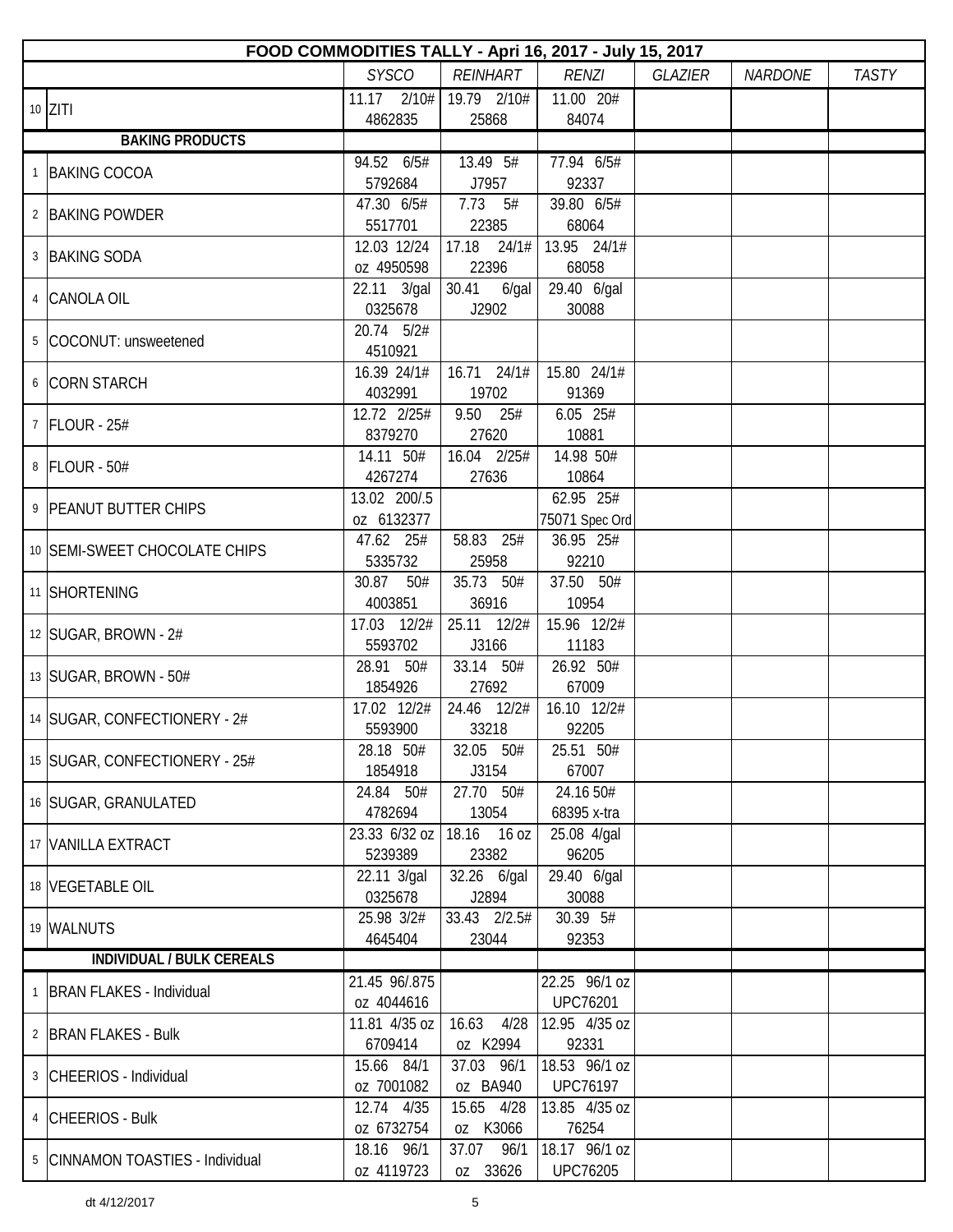| FOOD COMMODITIES TALLY - Apri 16, 2017 - July 15, 2017 |                              |                           |                                               |                |                |              |  |  |  |
|--------------------------------------------------------|------------------------------|---------------------------|-----------------------------------------------|----------------|----------------|--------------|--|--|--|
|                                                        | <b>SYSCO</b>                 | REINHART                  | <b>RENZI</b>                                  | <b>GLAZIER</b> | <b>NARDONE</b> | <b>TASTY</b> |  |  |  |
| 6 CINNAMON TOASTIES - Bulk                             | 35.33<br>4/45<br>oz 4396446  |                           | 22.95 4/35<br>oz 92334                        |                |                |              |  |  |  |
| 7 CORN FLAKES - Individual                             | 16.12 84/1<br>oz 2430259     | oz 12316                  | 25.46 96/.75 18.53 96/1 oz<br><b>UPC76196</b> |                |                |              |  |  |  |
| 8 CORN FLAKES - Bulk                                   | 11.52 4/35<br>oz 6709307     | 16.35<br>4/28<br>oz K3006 | 11.95 4/35 oz<br>76255                        |                |                |              |  |  |  |
| 9 CREAM OF WHEAT - Bulk                                | 17.61 12/28<br>oz 8562639    | 42.19 12/28<br>oz 25562   | 24.00 50#<br>92330                            |                |                |              |  |  |  |
| 10 CREAM OF WHEAT - Individual                         |                              |                           | <b>NO BIDS</b>                                |                |                |              |  |  |  |
| 11   FROSTED FLAKES - Individual                       | 20.99<br>96/1<br>oz 4044707  | 38.76 96/1<br>oz W6354    | 20.89 96/1 oz<br><b>UPC76190</b>              |                |                |              |  |  |  |
| 12 FROSTED FLAKES - Bulk                               | 12.83 4/35<br>oz 6781587     | 16.78 4/28<br>oz K3022    | 14.10 4/35 oz<br><b>UPC76248</b>              |                |                |              |  |  |  |
| 13 OATMEAL - Individual                                | 23.66<br>12/42<br>oz 8562621 | 20.99 10/12<br>ct 92336   | 8.70 48/1 oz<br>76593                         |                |                |              |  |  |  |
| 14 OUICK OATS, approx 42 oz                            | 23.66 12/42<br>oz 8562621    | 28.80 12/42<br>oz C2468   | 23.00 12/42<br>oz 85522                       |                |                |              |  |  |  |
| 15 RAISIN BRAN - Individual                            | 20.99 96/1.25<br>oz 4044624  | 25.46 96 ct<br>12330      | 18.73 96/1 oz<br><b>UPC76192</b>              |                |                |              |  |  |  |
| 16 RAISIN BRAN - Bulk                                  | 14.32 4/35<br>oz 6732788     | 17.51<br>4/28<br>oz K3058 | 14.30 4/35 oz<br>76243                        |                |                |              |  |  |  |
| 17 SPECIAL K - Individual                              | 19.76 96/5<br>oz 4044699     |                           | 21.23 96/1 oz<br>84026                        |                |                |              |  |  |  |
| 18 RICE CRISPIES - Individual                          | 20.99 96/5<br>oz 4044681     | oz 57412                  | 32.05 70/.88 18.93 96/1 oz<br><b>UPC77195</b> |                |                |              |  |  |  |
| 19 RICE CRISPIES - Bulk                                | 12.93 4/35<br>oz 6709455     | 15.65 4/28<br>K3020<br>0Z | 14.25 4/35 oz<br>76256                        |                |                |              |  |  |  |
| 20 SHREDDED WHEAT - Individual                         | 33.80 70/1.2<br>oz 6199269   |                           | 25.50 96/1 oz<br><b>UPC76206</b>              |                |                |              |  |  |  |
| 21 SHREDDED WHEAT - Bulk                               | 44.89 4/56<br>oz 5029087     |                           | 25.00 4/35<br>oz 76253                        |                |                |              |  |  |  |
| 22 TOOTIE FRUTIES - Individual                         | 96/1<br>20.99<br>oz 2093431  | 39.74 96/1<br>oz B3362    | 17.95 96/1 oz<br><b>UPC76194</b>              |                |                |              |  |  |  |
| 23   TOOTIE FRUTIES - Bulk                             | 14.19 4/35<br>oz 6768436     | 17.01<br>4/28<br>oz K3034 | 14.60 4/35<br>oz 92336                        |                |                |              |  |  |  |
| <b>DESSERT MIXES</b>                                   |                              |                           |                                               |                |                |              |  |  |  |
| 1 ANGEL FOOD CAKE                                      | 27.63<br>6/20<br>oz 5357559  | 62.34 12/16<br>oz 27302   | 45.00 12/16<br>oz 17919                       |                |                |              |  |  |  |
| 2 APPLE PIE FILLING                                    | 6/#10<br>27.65<br>6348015    | 44.79<br>6/#10<br>J2994   | 38.00 6/#10<br>73066                          |                |                |              |  |  |  |
| 3 BROWNIE MIX                                          | 24.74<br>6/5#<br>1242439     | 26.04 6/6#<br>J3144       | 24.70 6/5#<br>28038                           |                |                |              |  |  |  |
| 4   BROWNIE MIX, Sugar Free                            |                              |                           | <b>NO BIDS</b>                                |                |                |              |  |  |  |
| 5 CAKE MIX, CARROT                                     |                              |                           | 30.45 6/5#<br>28139                           |                |                |              |  |  |  |
| 6 CAKE MIX, CARROT, Sugar Free                         |                              |                           | <b>NO BIDS</b>                                |                |                |              |  |  |  |
| 7 CAKE MIX, CHOCOLATE                                  | 24.22<br>6/5#<br>1242985     | 55.19 6/5#<br>29272       | 25.50 6/5#<br>UPC65002 Spec                   |                |                |              |  |  |  |
| 8 CAKE MIX, CHOCOLATE, Sugar Free                      |                              |                           | <b>NO BIDS</b>                                |                |                |              |  |  |  |
| 9 CAKE MIX, SPICE                                      | 6/5#<br>48.69<br>6048904     |                           | 40.00 6/5#<br>28250 Spec                      |                |                |              |  |  |  |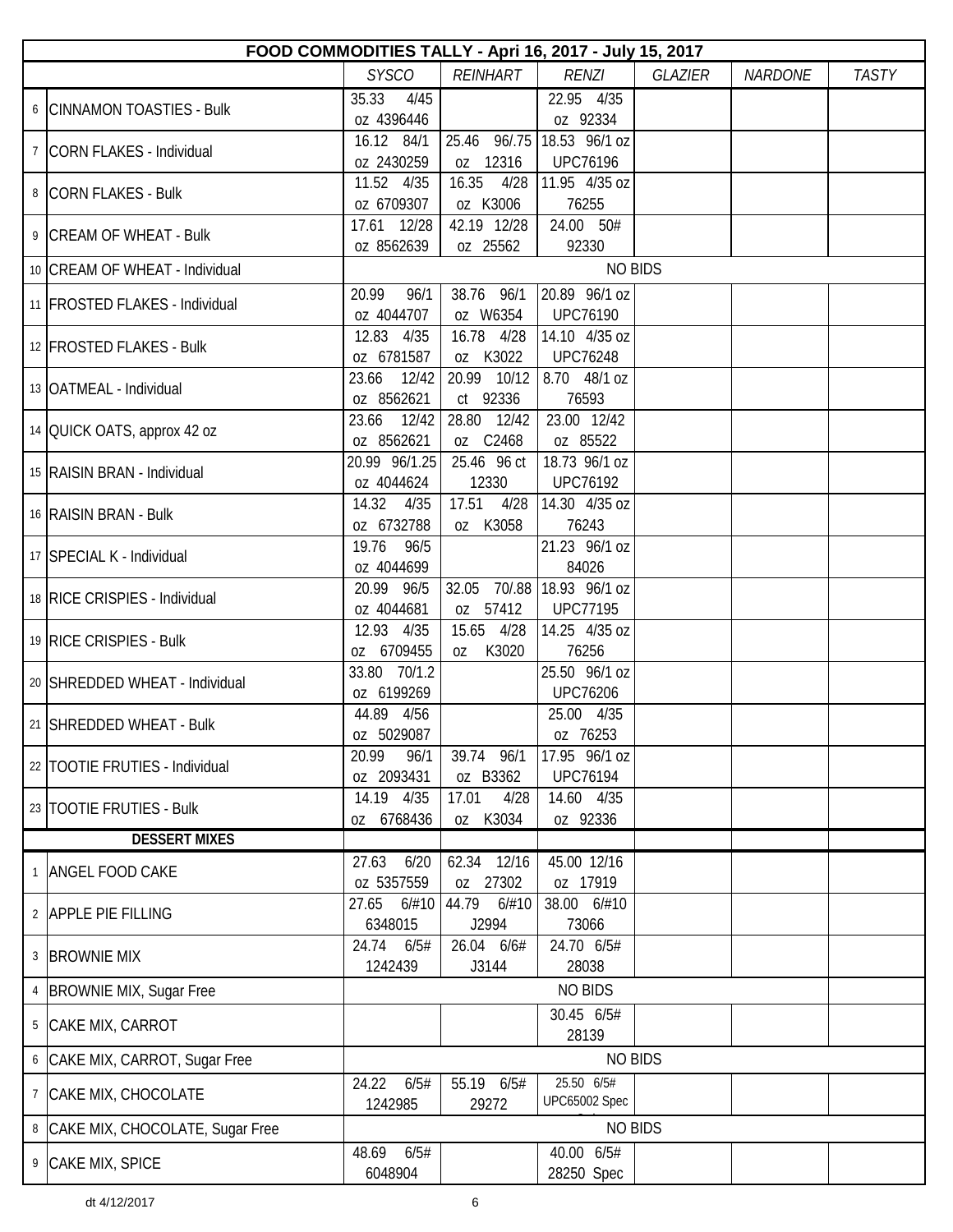|    | FOOD COMMODITIES TALLY - Apri 16, 2017 - July 15, 2017 |                           |                         |                               |                |                |              |  |  |  |
|----|--------------------------------------------------------|---------------------------|-------------------------|-------------------------------|----------------|----------------|--------------|--|--|--|
|    |                                                        | <b>SYSCO</b>              | <b>REINHART</b>         | <b>RENZI</b>                  | <b>GLAZIER</b> | <b>NARDONE</b> | <b>TASTY</b> |  |  |  |
|    | 10 CAKE MIX, YELLOW                                    | 21.41<br>6/5#<br>5301627  | 22.87 6/5#<br>G5228     | 22.00 6/5#<br>28115 Spec      |                |                |              |  |  |  |
|    | 11 CAKE MIX, WHITE                                     | 21.41<br>6/5#<br>5301601  | 24.21 6/5#<br>G5234     | 22.00 6/5#<br><b>UPC65005</b> |                |                |              |  |  |  |
|    | 12 CAKE MIX, WHITE, Sugar Free                         |                           |                         | <b>NO BIDS</b>                |                |                |              |  |  |  |
|    |                                                        | 64.88<br>6/4#             |                         | 60.00 6/4#                    |                |                |              |  |  |  |
|    | 13 CHEESECAKE                                          | 1678481                   |                         | 28216                         |                |                |              |  |  |  |
|    | 14 GINGERBREAD MIX                                     | 48.69<br>6/5#<br>6048904  |                         | 34.45 6/5#<br>28114 Spec      |                |                |              |  |  |  |
| 15 | ICING, READY TO SPREAD: MUST BE SHELF                  | 49.79 2/11#               | 23.62 12#               | 21.00 12/1#                   |                |                |              |  |  |  |
|    | STABLE: Chocolate                                      | 4158929                   | 72082                   | <b>UPC20003</b>               |                |                |              |  |  |  |
| 16 | ICING, READY TO SPREAD: MUST BE SHELF                  | 45.91 2/11#               | 20.86 12#               | 21.00 12/1#                   |                |                |              |  |  |  |
|    | STABLE : Vanilla                                       | 4046124                   | 38998                   | 28247                         |                |                |              |  |  |  |
|    | 17   ICING, CHOCOLATE, Sugar Free                      |                           |                         | <b>NO BIDS</b>                |                |                |              |  |  |  |
|    | 18   ICING, WHITE, Sugar Free                          |                           |                         | <b>NO BIDS</b>                |                |                |              |  |  |  |
|    |                                                        |                           |                         | 52.84 6/5#                    |                |                |              |  |  |  |
|    | 19 MUFFIN MIX, BANANA NUT                              |                           |                         | 28014                         |                |                |              |  |  |  |
|    |                                                        | 19.99<br>6/5#             | 21.68 6/5#              | 24.05 6/5#                    |                |                |              |  |  |  |
|    | 20 MUFFIN MIX, BASIC                                   | 1242425                   | J7662                   | 28231                         |                |                |              |  |  |  |
|    | 21 MUFFIN MIX, BLUEBERRY                               |                           |                         | 22.94<br>6/5#                 |                |                |              |  |  |  |
|    |                                                        |                           |                         | 28424 Spec                    |                |                |              |  |  |  |
|    | 22 MUFFIN MIX, BRAN                                    | 44.41<br>6/5#             |                         | 50.36 6/5#                    |                |                |              |  |  |  |
|    |                                                        | 4044020                   |                         | 76608                         |                |                |              |  |  |  |
|    | 23 MUFFIN MIX, CORN                                    | 26.98<br>6/5#             | 60.69 6/5#              | 23.25 6/5#                    |                |                |              |  |  |  |
|    |                                                        | 2748905                   | 27468                   | 28217                         |                |                |              |  |  |  |
|    | 24 MUFFIN MIX, HONEY BRAN                              | 44.41<br>6/5#             |                         | 39.43 6/5#                    |                |                |              |  |  |  |
|    | <b>COOKING PRODUCTS</b>                                | 4044020                   |                         | 28225                         |                |                |              |  |  |  |
|    |                                                        | 12/1#<br>28.64            | 36.14<br>6/1#           | 19.40 12/1#                   |                |                |              |  |  |  |
|    | 1 BEEF BASE                                            | 2912715                   | 22976                   | 57728                         |                |                |              |  |  |  |
|    |                                                        | 39.38 6/1#                | 42.91 6/1#              | 50.50 12/1#                   |                |                |              |  |  |  |
|    | 2 BEEF BASE, LOW SODIUM                                | 5814421                   | J1248                   | 57716                         |                |                |              |  |  |  |
|    | 3 BEEF BROTH, LOW SODIUM                               |                           |                         | <b>NO BIDS</b>                |                |                |              |  |  |  |
|    |                                                        | 23.71 6/5#                | 48.40<br>6/5#           | 23.34 6/5#                    |                |                |              |  |  |  |
|    | 4 BISQUICK MIX                                         | 2810392                   | 10306                   | 28237                         |                |                |              |  |  |  |
|    |                                                        | 10.52 2/5#                | 37.68 6/5#              | 22.20 6/5#                    |                |                |              |  |  |  |
|    | 5   BREAD CRUMBS, ITALIAN                              | 5249727                   | 25012                   | 29131                         |                |                |              |  |  |  |
|    |                                                        |                           | 26.08 12/48             | 19.53 12/48                   |                |                |              |  |  |  |
|    | 6 CHICKEN BROTH                                        |                           | oz 21270                | oz 36580                      |                |                |              |  |  |  |
|    | 7 CHICKEN BROTH, LOW SODIUM                            |                           |                         | <b>NO BIDS</b>                |                |                |              |  |  |  |
|    | 8 CHICKEN GRAVY                                        | 12/5#<br>40.65<br>4220364 | 32.19 12/48<br>oz 22998 |                               |                |                |              |  |  |  |
|    | 9 CHICKEN GRAVY, LOW SODIUM                            |                           |                         | <b>NO BIDS</b>                |                |                |              |  |  |  |
|    |                                                        |                           | 36.86 6/1#              | 17.00 12/1#                   |                |                |              |  |  |  |
|    | 10 CHICKEN BASE - 1#                                   |                           | 25124                   | 57729                         |                |                |              |  |  |  |
|    | 11 CHICKEN BASE - 5#                                   | 132.33 4/5#               | 117.99 4/5#             | 115.00 6/5#                   |                |                |              |  |  |  |
|    |                                                        | 4342770                   | 22562                   | 57704                         |                |                |              |  |  |  |
|    | 12 CHICKEN BASE, LOW SODIUM                            | 26.84 6/1#                | 42.48 6/1#              | 45.06 12/1#                   |                |                |              |  |  |  |
|    |                                                        | 6213359                   | G5244                   | 57715                         |                |                |              |  |  |  |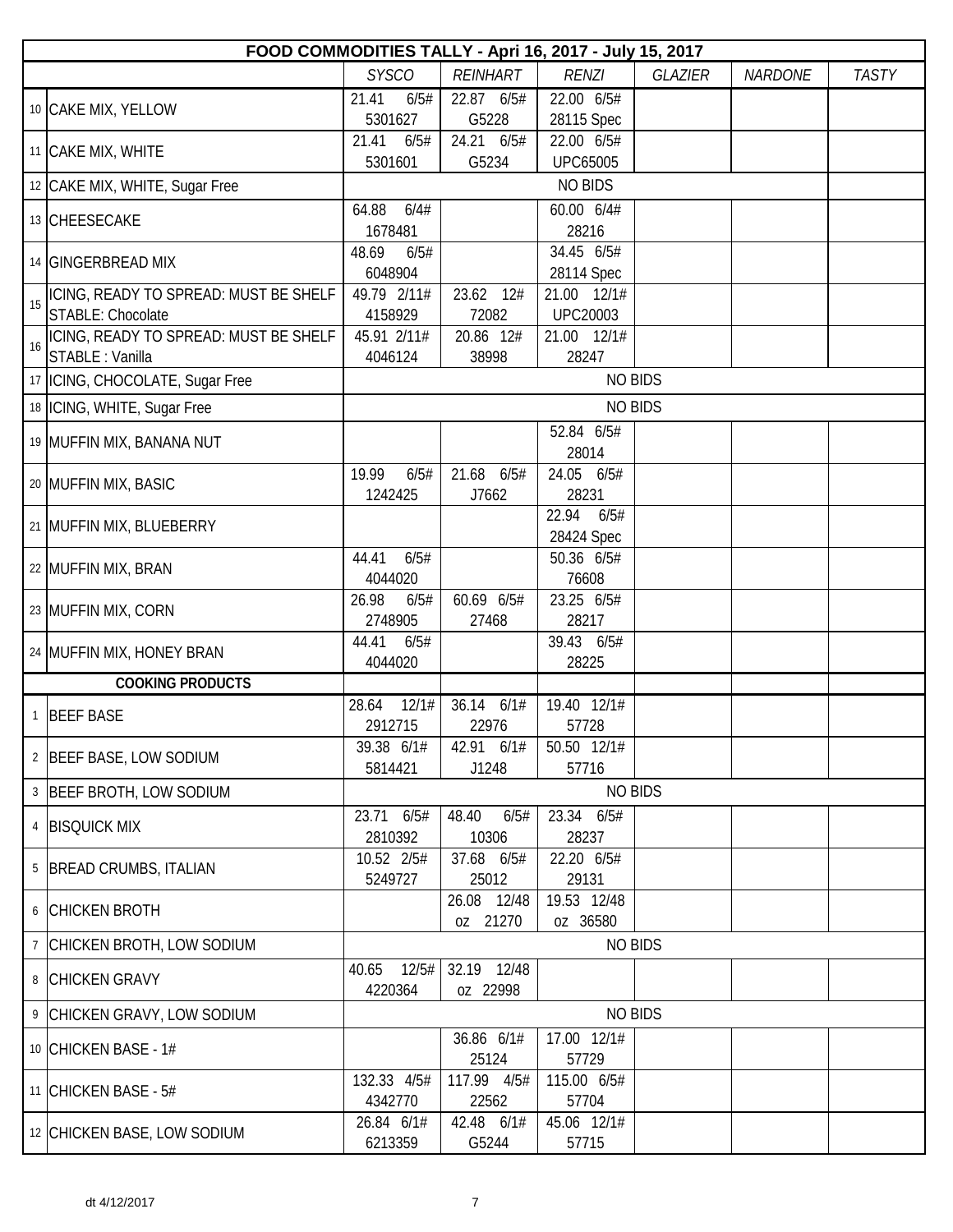|                | FOOD COMMODITIES TALLY - Apri 16, 2017 - July 15, 2017               |                             |                                        |                                                         |                |                |              |  |  |  |
|----------------|----------------------------------------------------------------------|-----------------------------|----------------------------------------|---------------------------------------------------------|----------------|----------------|--------------|--|--|--|
|                |                                                                      | <b>SYSCO</b>                | <b>REINHART</b>                        | <b>RENZI</b>                                            | <b>GLAZIER</b> | <b>NARDONE</b> | <b>TASTY</b> |  |  |  |
|                | 13 CRISPY ONIONS                                                     | 0435671                     | W6170                                  | 32.74 6/24 oz 33.20 6/24 oz 31.91 6/24 oz<br>73125 Spec |                |                |              |  |  |  |
|                | 14 FALAFEL                                                           | 24.78 2/5#<br>8022297       |                                        |                                                         |                |                |              |  |  |  |
| 15             | INSTANT BROTH & SEASONING - BEEF, LOW<br>SODIUM                      |                             |                                        | 31.07 300/4<br>gm 91235                                 |                |                |              |  |  |  |
| 16             | <b>INSTANT BROTH &amp; SEASONING - CHICKEN,</b><br><b>LOW SODIUM</b> |                             |                                        | 31.07 300/4<br>qm UPC36087                              |                |                |              |  |  |  |
|                | 17 MINCED GARLIC, IN LIQUID                                          | 20.39<br>6/32<br>oz 7127293 | 45.69<br>6/32<br>oz 76278              | 30.26 6/35<br>oz 68103                                  |                |                |              |  |  |  |
|                | 18 PANCAKE MIX                                                       | 19.47 6/5#<br>2810432       | 27.03 6/5#<br>28814                    | 19.40 6/5#<br>28085                                     |                |                |              |  |  |  |
|                | 19 PORK GRAVY MIX                                                    | 19.27 6/11.3<br>oz 9829748  | 41.80 8/16<br>oz 26942                 |                                                         |                |                |              |  |  |  |
|                | 20 PORK GRAVY MIX, LOW SODIUM                                        |                             |                                        | <b>NO BIDS</b>                                          |                |                |              |  |  |  |
|                | 21 SOY SAUCE, LOW SODIUM                                             | 36.84 6/.5 gal<br>4897641   | 37.20<br>6/0.5<br>gal 20348            | 36.90 6/.5 gal<br>37300 Spec                            |                |                |              |  |  |  |
|                | 22 STUFFING MIX, CHICKEN                                             | 4396404                     | 43.02 4/3.56# 47.31 4/57.5<br>oz 31438 | 44.03 12/1.75#<br>65049                                 |                |                |              |  |  |  |
|                | 23 STUFFING MIX, CORN BREAD                                          |                             | W7760                                  | 66.70 6/56 oz 34.08 6/28 oz<br>65034                    |                |                |              |  |  |  |
|                | 24 SWEETENED CONDENSED MILK                                          | 34.12 24/14<br>oz 9312596   | 52.41 24/14<br>oz 59640                | 35.15 24/14<br>oz UPC3690                               |                |                |              |  |  |  |
| 25             | THICK-IT INSTANT HEALTHCARE FOOD<br>THICKENER - PC                   | 14.45 100/6.5<br>gm 0101758 | 13.58 100/6.5g<br>E2218                | 14.70 100/6.5<br>gm 76723                               |                |                |              |  |  |  |
| 26             | THICK-IT INSTANT HEALTHCARE FOOD<br>THICKENER - Bulk                 | 65.31 25#<br>0102194        | 52.39 25#<br>21444                     | 61.00 25#<br>76732                                      |                |                |              |  |  |  |
|                | 27 TOFU                                                              | 15.92 12/14<br>oz 0684936   | 10.68 6/14<br>oz 19828                 | 16.75 12/16<br>$0Z$ <sub>-</sub>                        |                |                |              |  |  |  |
|                | 28 TURKEY GRAVY MIX                                                  |                             | 37.73 8/12<br>oz 24746                 | 34.40 8/16 oz<br>57698                                  |                |                |              |  |  |  |
|                | 29 TURKEY GRAVY MIX, LOW SODIUM                                      |                             |                                        | 33.50 8/15 oz<br>28448                                  |                |                |              |  |  |  |
|                | 30 VEGETABLE BASE                                                    | 12.59 6/1#<br>5682935       | 29.16<br>6/1#<br>28138                 |                                                         |                |                |              |  |  |  |
|                | 31 VINEGAR                                                           | 6.54 4/gal<br>5868328       | 6.92 4/gal<br>J2626                    | 6.95 4/gal<br>56100                                     |                |                |              |  |  |  |
|                | 32 WORCESTERSHIRE SAUCE                                              | 23.06 4/gal<br>4007894      | 32.41 4/gal<br>10214                   | 20.90 4/gal<br>75181                                    |                |                |              |  |  |  |
|                | 33 WORCESTERSHIRE SAUCE, LOW SODIUM                                  |                             |                                        | <b>NO BIDS</b>                                          |                |                |              |  |  |  |
|                | <b>SALAD DRESSINGS</b>                                               |                             |                                        |                                                         |                |                |              |  |  |  |
| $\mathbf{1}$   | <b>SALAD DRESSING Low Fat French</b>                                 |                             | 35.45 4/gal<br>13652                   | 35.00 4/gal<br>56050                                    |                |                |              |  |  |  |
| $\overline{2}$ | <b>SALAD DRESSING Low Fat Ranch</b>                                  | 25.78 4/gal<br>4086575      | 33.00 4/gal<br>R3776                   | 30.54 4/gal<br>56297                                    |                |                |              |  |  |  |
| 3 <sup>7</sup> | <b>SALAD DRESSING Low Fat Golden Italian</b>                         | 17.71<br>4/gal<br>4488946   | 25.71 4/gal<br>12910                   | 21.64 4/gal<br>56295                                    |                |                |              |  |  |  |
|                | 4 SALAD DRESSING Low Fat Thousand Island                             |                             |                                        | 33.41 4/gal<br>56061                                    |                |                |              |  |  |  |
| 5              | <b>SALAD DRESSING Catalina</b>                                       |                             |                                        | 37.64 4/gal<br>67266                                    |                |                |              |  |  |  |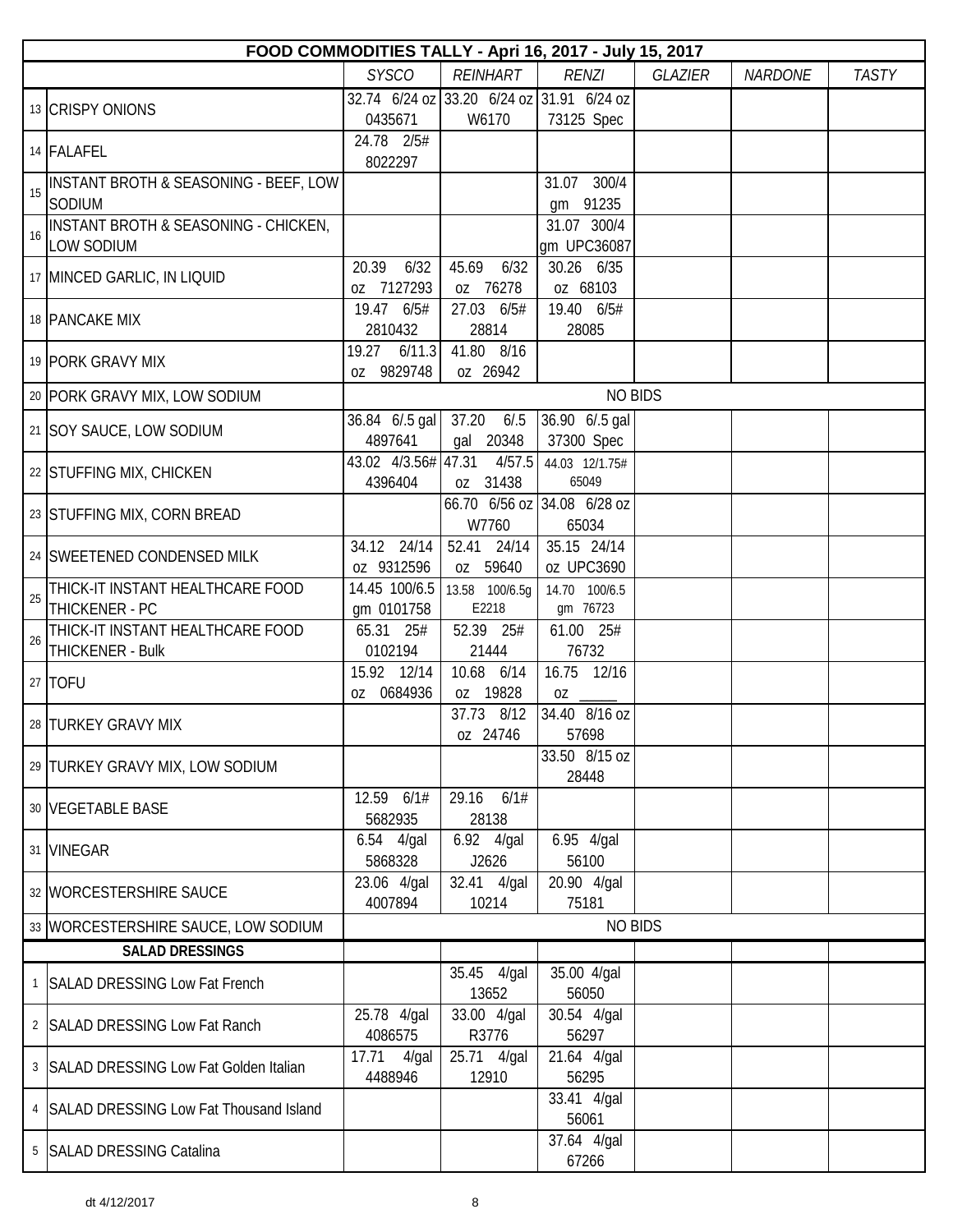| FOOD COMMODITIES TALLY - Apri 16, 2017 - July 15, 2017 |                                |                      |                                                    |                |                |              |  |  |  |
|--------------------------------------------------------|--------------------------------|----------------------|----------------------------------------------------|----------------|----------------|--------------|--|--|--|
|                                                        | <b>SYSCO</b>                   | <b>REINHART</b>      | <b>RENZI</b>                                       | <b>GLAZIER</b> | <b>NARDONE</b> | <b>TASTY</b> |  |  |  |
| 6 SALAD DRESSING Italian                               | 21.78 4/gal<br>4003687         | 28.48 4/gal<br>17188 | 27.93 4/gal<br>56235                               |                |                |              |  |  |  |
| 7   SALAD DRESSING Ranch                               | 27.00 4/gal<br>4003679         | 38.74 4/gal<br>12340 | 30.54 4/gal<br>57316                               |                |                |              |  |  |  |
| 8 SALAD DRESSING Thousand Island                       | 25.04 4/gal<br>4069431         | 31.12 4/gal<br>12318 | 35.59 4/gal<br>56060                               |                |                |              |  |  |  |
| 9 SALAD DRESSING POWDER MIX, Italian                   | oz 4847323                     | oz 18934             | 31.33 18/7.6 50.14 12/7.6 25.95 12/7.6<br>oz 28215 |                |                |              |  |  |  |
| <b>SPICES</b>                                          |                                |                      |                                                    |                |                |              |  |  |  |
| 1 BASIL LEAVES                                         | 44.14 3/22<br>oz 8173397       | 12.01 12 oz<br>10510 |                                                    |                |                |              |  |  |  |
| 2 BASIL, CRUSHED                                       |                                |                      | <b>NO BIDS</b>                                     |                |                |              |  |  |  |
| 3 BLACK PEPPER                                         | 57.18 6/1#<br>5229273          | 7.51 14 oz<br>J2836  |                                                    |                |                |              |  |  |  |
| 4 CELERY SALT                                          | 29.63 6/30<br>oz 5228465       | 7.29 32 oz<br>24156  |                                                    |                |                |              |  |  |  |
| 5 CHILI POWDER                                         | 42.09 6/20<br>oz 9806498       | 8.40 17 oz<br>22890  |                                                    |                |                |              |  |  |  |
| 6 CHIVES, DRIED                                        | 23.93<br>6/#10<br>5096490      | 5.46 1 oz<br>24012   |                                                    |                |                |              |  |  |  |
| 7 CINNAMON                                             | 37.11 6/18 oz<br>6639512       | 4.99 15 oz<br>J2754  |                                                    |                |                |              |  |  |  |
| 8 CRUSHED RED PEPPER                                   | 35.72 6/13 oz<br>9806423       | 7.92 12 oz<br>24018  |                                                    |                |                |              |  |  |  |
| 9 DILL WEED                                            | 49.37 6/5 oz<br>5228770        | 11.46 5 oz<br>10512  |                                                    |                |                |              |  |  |  |
| 10 GARLIC, GRANULATED                                  | 68.39<br>6/26<br>6639165<br>0Z | 11.26 24 oz<br>24210 |                                                    |                |                |              |  |  |  |
| 11   GARLIC POWDER                                     | 53.84 6/21<br>oz 9806449       | 7.41 19 oz<br>J2786  |                                                    |                |                |              |  |  |  |
| 12 GROUND GINGER                                       | 65.20 6/1#<br>5228887          | 14.58 16 oz<br>24054 |                                                    |                |                |              |  |  |  |
| 13 LEMON PEPPER                                        | 50.29 6/28<br>oz 9806480       | 12.02 28 oz<br>28588 |                                                    |                |                |              |  |  |  |
| 14 MONTREAL STEAK SEASONING                            | 45.82 6/29 oz<br>6639553       | 10.15 28 oz<br>28758 |                                                    |                |                |              |  |  |  |
| 15 MRS. DASH SALT SUBSTITUTE                           | 15.57 300/.3<br>oz 1116052     | 12.61 19 oz<br>13694 |                                                    |                |                |              |  |  |  |
| 16 NUTMEG                                              | 68.84 6/1#<br>5229067          | 16.49 16 oz<br>24084 |                                                    |                |                |              |  |  |  |
| 17 ONIONS, dehydrated                                  | 45.48 6/2#<br>5865498          | 6.74 15 oz<br>24542  |                                                    |                |                |              |  |  |  |
| 18 ONION POWDER                                        | 30.40 6/20<br>oz 5229125       | 6.94 20 oz<br>24400  |                                                    |                |                |              |  |  |  |
| 19 OREGANO                                             | 50.32 3/1.5#<br>5264320        | 24.12 24 oz<br>24252 |                                                    |                |                |              |  |  |  |
| 20 PAPRIKA                                             | 36.84 6/18 oz<br>5229174       | 10.26 18 oz<br>24186 |                                                    |                |                |              |  |  |  |
| 21   PARSLEY FLAKES                                    | 26.97 3/10 oz<br>5229265       | 9.64 11 oz<br>J2832  |                                                    |                |                |              |  |  |  |
| 22   POULTRY SEASONING                                 | 51.01 6/12 oz<br>5229562       | 9.76 10 oz<br>24132  |                                                    |                |                |              |  |  |  |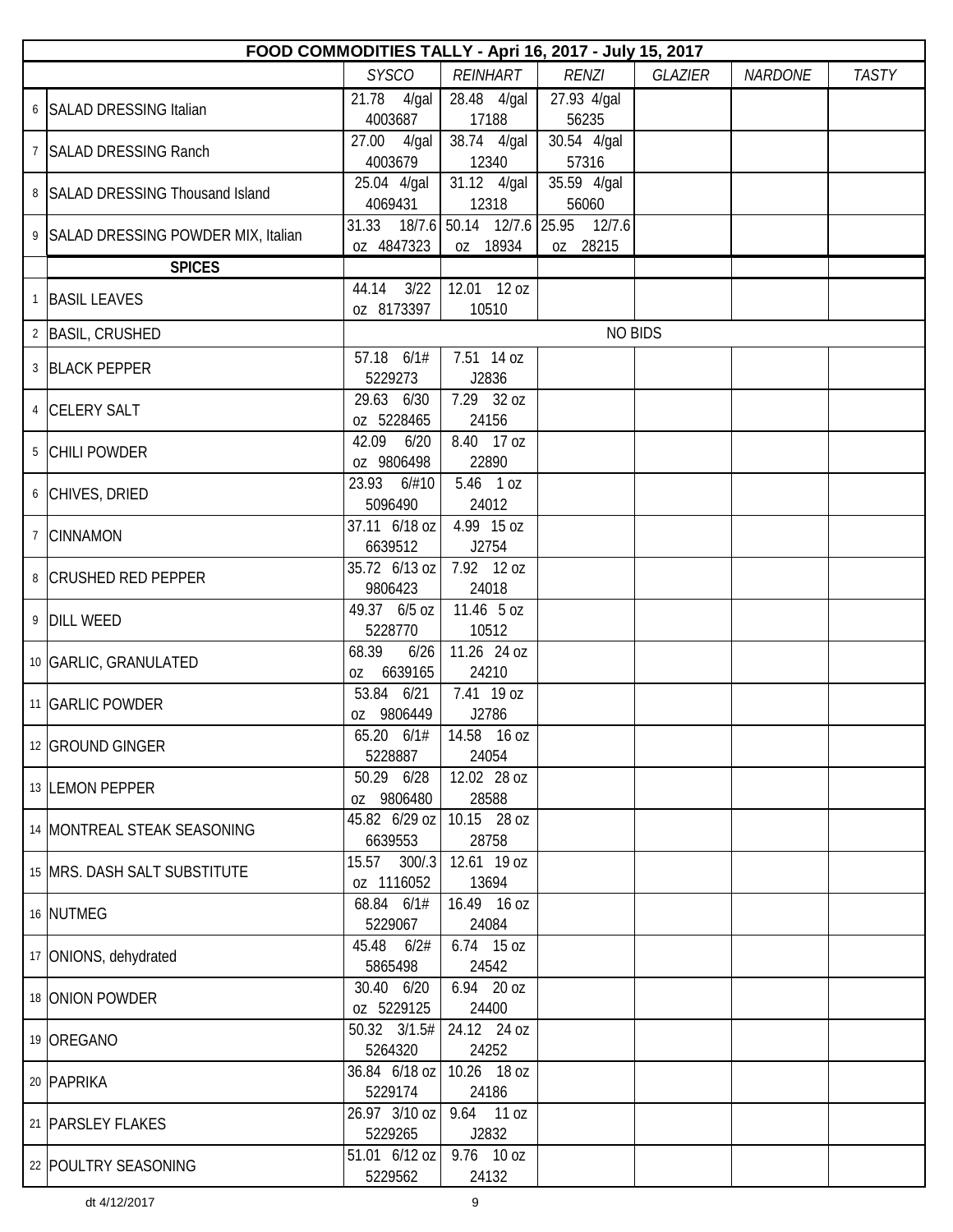|   | FOOD COMMODITIES TALLY - Apri 16, 2017 - July 15, 2017 |                                |                             |                   |                |                |              |  |  |  |  |  |
|---|--------------------------------------------------------|--------------------------------|-----------------------------|-------------------|----------------|----------------|--------------|--|--|--|--|--|
|   |                                                        | <b>SYSCO</b>                   | <b>REINHART</b>             | <b>RENZI</b>      | GLAZIER        | <b>NARDONE</b> | <b>TASTY</b> |  |  |  |  |  |
|   | 23 TACO SEASONING                                      | 13.37 5#<br>0822611            | 21.50 6/9 oz<br>28252       | 12.96 5#<br>56683 |                |                |              |  |  |  |  |  |
|   | <b>SOUP</b>                                            |                                |                             |                   |                |                |              |  |  |  |  |  |
|   | <sup>1</sup> CHICKEN NOODLE LO-SO, 7.5 oz              | 17.14 24/7.25<br>oz 4104469    | 18.42<br>24/7.25 oz         |                   |                |                |              |  |  |  |  |  |
|   | 2 CHICKEN NOODLE LO-SO, 50 oz                          |                                |                             |                   | <b>NO BIDS</b> |                |              |  |  |  |  |  |
|   | 3 CREAM OF CELERY, 7.5 oz                              |                                |                             |                   | <b>NO BIDS</b> |                |              |  |  |  |  |  |
| 4 | CREAM OF CELERY, CONDENSED, 50 oz                      | 26.73 12/50<br>4040317<br>0Z   |                             |                   |                |                |              |  |  |  |  |  |
| 5 | <b>CREAM OF CHICKEN</b>                                |                                |                             |                   | <b>NO BIDS</b> |                |              |  |  |  |  |  |
| 6 | CREAM OF CHICKEN, LO-SO, 7.5 oz                        |                                |                             | <b>NO BIDS</b>    |                |                |              |  |  |  |  |  |
| 7 | CREAM OF MUSHROOM, 7.5 oz                              | 28.45 12/50<br>4040382<br>0Z   |                             |                   |                |                |              |  |  |  |  |  |
|   | 8 CREAM OF MUSHROOM, 50 oz                             |                                | 39.56 12/#5<br>11290        |                   |                |                |              |  |  |  |  |  |
|   | 9 CREAM OF MUSHROOM LO-SO, 7.5 oz                      |                                |                             |                   | <b>NO BIDS</b> |                |              |  |  |  |  |  |
|   | 10 CREAM OF MUSHROOM LO-SO, #5                         | 16.73 24/7.25<br>oz 4013041    |                             |                   |                |                |              |  |  |  |  |  |
|   | 11   TOMATO, 7.5 oz                                    | 16.47 24/7.25<br>oz 4040481    |                             |                   |                |                |              |  |  |  |  |  |
|   | 12 TOMATO, CONDENSED, 50 oz                            | 12/50<br>21.96<br>oz 4040390   | 32.74 12/#5<br>11132        |                   |                |                |              |  |  |  |  |  |
|   | 13   TOMATO LO-SO - #5                                 | 29.74 12/50<br>oz 4146445      |                             |                   |                |                |              |  |  |  |  |  |
|   | 14   TOMATO LO-SO - 7.5 oz                             | 16.32 24/7.25<br>oz 4013066    | 17.13<br>24/7.5<br>0Z 29300 |                   |                |                |              |  |  |  |  |  |
|   | 15 VEGETABLE LO-SO, 7.5 oz                             |                                |                             |                   | <b>NO BIDS</b> |                |              |  |  |  |  |  |
|   | <b>FROZEN DESSERTS</b>                                 |                                |                             |                   |                |                |              |  |  |  |  |  |
|   | APPLE PIE RAW                                          | 21.74 6/46 oz 30.62<br>1972744 | 6/44<br>oz H8706            |                   |                |                |              |  |  |  |  |  |
|   | 2 APPLE PIE BAKED                                      | 6/48<br>25.86<br>oz 9787748    |                             |                   |                |                |              |  |  |  |  |  |
|   | 3 APPLE PIE SUGAR FREE                                 | 35.23 4/49 oz<br>1647940       |                             |                   |                |                |              |  |  |  |  |  |
|   | 4 BERRY MEDLEY                                         | 52.86 20#<br>6647606           | 26.46 10#<br>G2056          |                   |                |                |              |  |  |  |  |  |
|   | 5 BLUEBERRY PIE RAW                                    | 30.60 6/46<br>oz 1972728       | 43.54 6/42<br>0Z R2520      |                   |                |                |              |  |  |  |  |  |
|   | 6 BLUEBERRY PIE, DIET SUGAR FREE                       |                                |                             |                   | <b>NO BIDS</b> |                |              |  |  |  |  |  |
|   | 7 BOSTON CREAM PIE                                     | 27.20<br>6/33<br>oz 1972090    | 35.90 6/33<br>oz B5370      |                   |                |                |              |  |  |  |  |  |
|   | 8 CARROT CAKE premade                                  | 42.52<br>4/59<br>oz 1285113    | 66.37 4/96<br>oz 62366      |                   |                |                |              |  |  |  |  |  |
|   | 9 CHERRY PIE RAW                                       | 28.54<br>6/46<br>oz 1972702    | 39.93 6/42<br>oz E9240      |                   |                |                |              |  |  |  |  |  |
|   | 10 CHERRY PIE, DIET SUGAR FREE                         |                                |                             | <b>NO BIDS</b>    |                |                |              |  |  |  |  |  |
|   | 11 CREAM PIE: Banana Cream                             | 6/27<br>19.86<br>oz 9788936    |                             |                   |                |                |              |  |  |  |  |  |
|   | 12 CREAM PIE: Chocolate                                | 33.33 6/27<br>oz 1074806       | 4/38<br>34.23<br>oz 63708   |                   |                |                |              |  |  |  |  |  |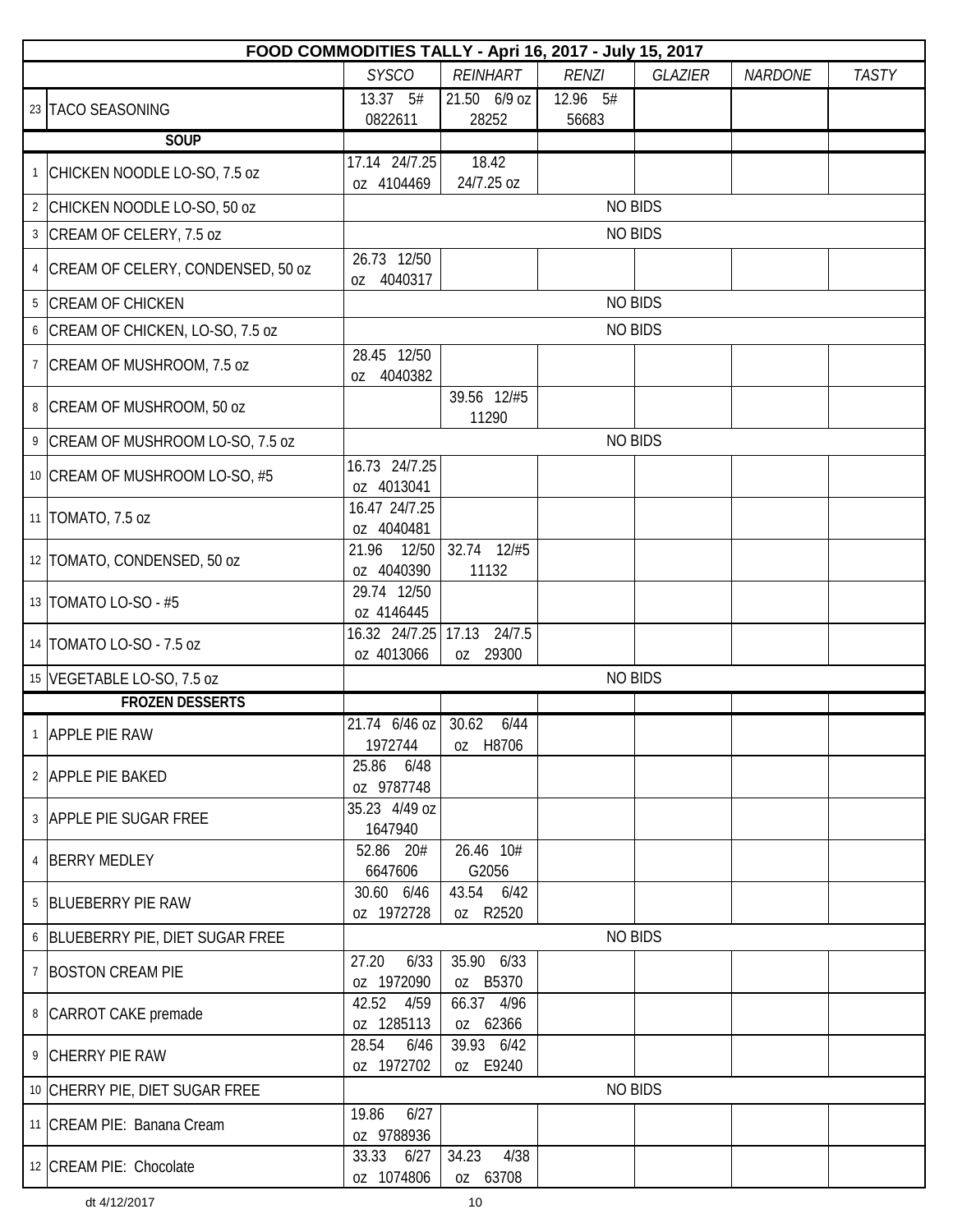| <b>SYSCO</b><br><b>RENZI</b><br><b>REINHART</b><br><b>GLAZIER</b><br><b>NARDONE</b><br>33.05<br>20.79<br>4/43<br>6/27<br>13 CREAM PIE: Coconut Cream<br>oz 9809294<br>oz 71612<br>37.99 6/48 oz<br>14 FRUIT OF THE FOREST PIE<br>9785601<br>12.71 96/4 oz<br>2/24<br>6.50 24/4 oz<br>15.17<br>15 ICE CREAM, CHOCOLATE, approx 4 oz<br>0155010<br>ct A5094<br>71012<br>12.47 96/4 oz<br>15.17<br>2/24<br>6.50 24/4 oz<br>16 ICE CREAM, STRAWBERRY, approx 4 oz<br>71013<br>0155515<br>ct A5120<br>12.17 96/4 oz   14.08 2/24 ct  <br>6.50 24/4 oz<br>17   ICE CREAM, VANILLA, approx 4 oz<br>0154989<br>74394<br>71011<br>8.04 24/4 oz<br>18   ICE CREAM, VANILLA -LACTOSE, approx 4 oz<br>1819242<br>5.70 24/4 oz<br>12.85 24/4 oz<br>19   ICE CREAM, NSA CHOCOLATE, approx 4 oz<br>3528823<br>71002<br>12.70 24/4 oz<br>20.26 48 ct<br>5.70 24/4 oz<br>20 ICE CREAM, NSA VANILLA, approx 4 oz<br>G0622<br>71009<br>3528928<br>34.59 6/36<br>25.98<br>6/36<br>21 LEMON PIE<br>oz 9788522<br>oz 62372<br>35.16 6/43<br>26.44 6/46 oz<br>22 STRAWBERRY RHUBARB PIE<br>9785312<br>oz R2478<br>38.72 12/16<br>29.36 12/32<br>32.99 12/32<br>23 WHIP TOPPING<br>oz 1060375<br>26700<br>oz 91000<br>OZ<br><b>JUICES / DRINK MIX</b><br>22.30<br>18.95 12/46<br>28.37 12/46<br>8/64<br>$1$ APPLE - 46 oz<br>oz 0475448<br>oz 14812<br>oz 47050<br>24.15 12/46<br>15.03 12/46<br>21.24 8/64<br>2 CRANBERRY - 46 oz<br>oz 0477194<br>oz 14814<br>oz 47052<br>25.65 12/46<br>23.76 12/46<br>3 GRAPE JUICE - 46 oz<br>oz 0475465<br>oz 47051<br>30.23 12/46<br>24.02 12/46<br>25.65 12/46<br>4 ORANGE - 64 oz<br>oz 6050124<br>oz 14780<br>oz 47057<br>12/46<br>35.59 12/46<br>33.10 12/46<br>28.37<br>5 PINEAPPLE - 46 oz<br>oz 0475448<br>oz 14790<br>oz 47058<br>17.52<br>12/46<br>19.48 12/46<br>14.98 12/46<br>6   TOMATO - 46 oz<br>oz 4081584<br>13272<br>oz 47060<br>0Z<br>17.50 48/5.5 | FOOD COMMODITIES TALLY - Apri 16, 2017 - July 15, 2017 |              |  |  |  |  |  |  |  |  |
|--------------------------------------------------------------------------------------------------------------------------------------------------------------------------------------------------------------------------------------------------------------------------------------------------------------------------------------------------------------------------------------------------------------------------------------------------------------------------------------------------------------------------------------------------------------------------------------------------------------------------------------------------------------------------------------------------------------------------------------------------------------------------------------------------------------------------------------------------------------------------------------------------------------------------------------------------------------------------------------------------------------------------------------------------------------------------------------------------------------------------------------------------------------------------------------------------------------------------------------------------------------------------------------------------------------------------------------------------------------------------------------------------------------------------------------------------------------------------------------------------------------------------------------------------------------------------------------------------------------------------------------------------------------------------------------------------------------------------------------------------------------------------------------------------------------------------------------------------------------------------------------|--------------------------------------------------------|--------------|--|--|--|--|--|--|--|--|
|                                                                                                                                                                                                                                                                                                                                                                                                                                                                                                                                                                                                                                                                                                                                                                                                                                                                                                                                                                                                                                                                                                                                                                                                                                                                                                                                                                                                                                                                                                                                                                                                                                                                                                                                                                                                                                                                                      |                                                        | <b>TASTY</b> |  |  |  |  |  |  |  |  |
|                                                                                                                                                                                                                                                                                                                                                                                                                                                                                                                                                                                                                                                                                                                                                                                                                                                                                                                                                                                                                                                                                                                                                                                                                                                                                                                                                                                                                                                                                                                                                                                                                                                                                                                                                                                                                                                                                      |                                                        |              |  |  |  |  |  |  |  |  |
|                                                                                                                                                                                                                                                                                                                                                                                                                                                                                                                                                                                                                                                                                                                                                                                                                                                                                                                                                                                                                                                                                                                                                                                                                                                                                                                                                                                                                                                                                                                                                                                                                                                                                                                                                                                                                                                                                      |                                                        |              |  |  |  |  |  |  |  |  |
|                                                                                                                                                                                                                                                                                                                                                                                                                                                                                                                                                                                                                                                                                                                                                                                                                                                                                                                                                                                                                                                                                                                                                                                                                                                                                                                                                                                                                                                                                                                                                                                                                                                                                                                                                                                                                                                                                      |                                                        |              |  |  |  |  |  |  |  |  |
|                                                                                                                                                                                                                                                                                                                                                                                                                                                                                                                                                                                                                                                                                                                                                                                                                                                                                                                                                                                                                                                                                                                                                                                                                                                                                                                                                                                                                                                                                                                                                                                                                                                                                                                                                                                                                                                                                      |                                                        |              |  |  |  |  |  |  |  |  |
|                                                                                                                                                                                                                                                                                                                                                                                                                                                                                                                                                                                                                                                                                                                                                                                                                                                                                                                                                                                                                                                                                                                                                                                                                                                                                                                                                                                                                                                                                                                                                                                                                                                                                                                                                                                                                                                                                      |                                                        |              |  |  |  |  |  |  |  |  |
|                                                                                                                                                                                                                                                                                                                                                                                                                                                                                                                                                                                                                                                                                                                                                                                                                                                                                                                                                                                                                                                                                                                                                                                                                                                                                                                                                                                                                                                                                                                                                                                                                                                                                                                                                                                                                                                                                      |                                                        |              |  |  |  |  |  |  |  |  |
|                                                                                                                                                                                                                                                                                                                                                                                                                                                                                                                                                                                                                                                                                                                                                                                                                                                                                                                                                                                                                                                                                                                                                                                                                                                                                                                                                                                                                                                                                                                                                                                                                                                                                                                                                                                                                                                                                      |                                                        |              |  |  |  |  |  |  |  |  |
|                                                                                                                                                                                                                                                                                                                                                                                                                                                                                                                                                                                                                                                                                                                                                                                                                                                                                                                                                                                                                                                                                                                                                                                                                                                                                                                                                                                                                                                                                                                                                                                                                                                                                                                                                                                                                                                                                      |                                                        |              |  |  |  |  |  |  |  |  |
|                                                                                                                                                                                                                                                                                                                                                                                                                                                                                                                                                                                                                                                                                                                                                                                                                                                                                                                                                                                                                                                                                                                                                                                                                                                                                                                                                                                                                                                                                                                                                                                                                                                                                                                                                                                                                                                                                      |                                                        |              |  |  |  |  |  |  |  |  |
|                                                                                                                                                                                                                                                                                                                                                                                                                                                                                                                                                                                                                                                                                                                                                                                                                                                                                                                                                                                                                                                                                                                                                                                                                                                                                                                                                                                                                                                                                                                                                                                                                                                                                                                                                                                                                                                                                      |                                                        |              |  |  |  |  |  |  |  |  |
|                                                                                                                                                                                                                                                                                                                                                                                                                                                                                                                                                                                                                                                                                                                                                                                                                                                                                                                                                                                                                                                                                                                                                                                                                                                                                                                                                                                                                                                                                                                                                                                                                                                                                                                                                                                                                                                                                      |                                                        |              |  |  |  |  |  |  |  |  |
|                                                                                                                                                                                                                                                                                                                                                                                                                                                                                                                                                                                                                                                                                                                                                                                                                                                                                                                                                                                                                                                                                                                                                                                                                                                                                                                                                                                                                                                                                                                                                                                                                                                                                                                                                                                                                                                                                      |                                                        |              |  |  |  |  |  |  |  |  |
|                                                                                                                                                                                                                                                                                                                                                                                                                                                                                                                                                                                                                                                                                                                                                                                                                                                                                                                                                                                                                                                                                                                                                                                                                                                                                                                                                                                                                                                                                                                                                                                                                                                                                                                                                                                                                                                                                      |                                                        |              |  |  |  |  |  |  |  |  |
|                                                                                                                                                                                                                                                                                                                                                                                                                                                                                                                                                                                                                                                                                                                                                                                                                                                                                                                                                                                                                                                                                                                                                                                                                                                                                                                                                                                                                                                                                                                                                                                                                                                                                                                                                                                                                                                                                      |                                                        |              |  |  |  |  |  |  |  |  |
|                                                                                                                                                                                                                                                                                                                                                                                                                                                                                                                                                                                                                                                                                                                                                                                                                                                                                                                                                                                                                                                                                                                                                                                                                                                                                                                                                                                                                                                                                                                                                                                                                                                                                                                                                                                                                                                                                      |                                                        |              |  |  |  |  |  |  |  |  |
|                                                                                                                                                                                                                                                                                                                                                                                                                                                                                                                                                                                                                                                                                                                                                                                                                                                                                                                                                                                                                                                                                                                                                                                                                                                                                                                                                                                                                                                                                                                                                                                                                                                                                                                                                                                                                                                                                      |                                                        |              |  |  |  |  |  |  |  |  |
|                                                                                                                                                                                                                                                                                                                                                                                                                                                                                                                                                                                                                                                                                                                                                                                                                                                                                                                                                                                                                                                                                                                                                                                                                                                                                                                                                                                                                                                                                                                                                                                                                                                                                                                                                                                                                                                                                      |                                                        |              |  |  |  |  |  |  |  |  |
|                                                                                                                                                                                                                                                                                                                                                                                                                                                                                                                                                                                                                                                                                                                                                                                                                                                                                                                                                                                                                                                                                                                                                                                                                                                                                                                                                                                                                                                                                                                                                                                                                                                                                                                                                                                                                                                                                      |                                                        |              |  |  |  |  |  |  |  |  |
|                                                                                                                                                                                                                                                                                                                                                                                                                                                                                                                                                                                                                                                                                                                                                                                                                                                                                                                                                                                                                                                                                                                                                                                                                                                                                                                                                                                                                                                                                                                                                                                                                                                                                                                                                                                                                                                                                      |                                                        |              |  |  |  |  |  |  |  |  |
|                                                                                                                                                                                                                                                                                                                                                                                                                                                                                                                                                                                                                                                                                                                                                                                                                                                                                                                                                                                                                                                                                                                                                                                                                                                                                                                                                                                                                                                                                                                                                                                                                                                                                                                                                                                                                                                                                      |                                                        |              |  |  |  |  |  |  |  |  |
|                                                                                                                                                                                                                                                                                                                                                                                                                                                                                                                                                                                                                                                                                                                                                                                                                                                                                                                                                                                                                                                                                                                                                                                                                                                                                                                                                                                                                                                                                                                                                                                                                                                                                                                                                                                                                                                                                      |                                                        |              |  |  |  |  |  |  |  |  |
|                                                                                                                                                                                                                                                                                                                                                                                                                                                                                                                                                                                                                                                                                                                                                                                                                                                                                                                                                                                                                                                                                                                                                                                                                                                                                                                                                                                                                                                                                                                                                                                                                                                                                                                                                                                                                                                                                      |                                                        |              |  |  |  |  |  |  |  |  |
| 7 APPLE EZO, 5.5 oz<br>oz 4164034<br>oz C9180<br>oz 47046                                                                                                                                                                                                                                                                                                                                                                                                                                                                                                                                                                                                                                                                                                                                                                                                                                                                                                                                                                                                                                                                                                                                                                                                                                                                                                                                                                                                                                                                                                                                                                                                                                                                                                                                                                                                                            | 20.88 48/5.5<br>14.70 48/5.5                           |              |  |  |  |  |  |  |  |  |
| 16.45 48/5.5<br>19.50 48/5.5<br>18.79<br>48/5.5<br>8 CRANBERRY EZO, 5.5 oz<br>oz 4036315<br>oz 14840<br>oz 47068                                                                                                                                                                                                                                                                                                                                                                                                                                                                                                                                                                                                                                                                                                                                                                                                                                                                                                                                                                                                                                                                                                                                                                                                                                                                                                                                                                                                                                                                                                                                                                                                                                                                                                                                                                     |                                                        |              |  |  |  |  |  |  |  |  |
| 48/5.5<br>17.40<br>9 GRAPE EZO, 5.5 oz<br>oz 4164497                                                                                                                                                                                                                                                                                                                                                                                                                                                                                                                                                                                                                                                                                                                                                                                                                                                                                                                                                                                                                                                                                                                                                                                                                                                                                                                                                                                                                                                                                                                                                                                                                                                                                                                                                                                                                                 |                                                        |              |  |  |  |  |  |  |  |  |
| 48/5.5 21.41 48/5.5<br>19.50 48/5.5<br>17.40<br>10 GRAPEFRUIT EZO, 5.5 oz<br>oz 4164497<br>oz C9178<br>oz 47047                                                                                                                                                                                                                                                                                                                                                                                                                                                                                                                                                                                                                                                                                                                                                                                                                                                                                                                                                                                                                                                                                                                                                                                                                                                                                                                                                                                                                                                                                                                                                                                                                                                                                                                                                                      |                                                        |              |  |  |  |  |  |  |  |  |
| 22.63 48/5.5<br>22.00 48/5.5<br>16.39<br>48/5.5<br>11 ORANGE JUICE EZO, 5.5 oz<br>oz 4164018<br>oz C9182<br>oz 47049                                                                                                                                                                                                                                                                                                                                                                                                                                                                                                                                                                                                                                                                                                                                                                                                                                                                                                                                                                                                                                                                                                                                                                                                                                                                                                                                                                                                                                                                                                                                                                                                                                                                                                                                                                 |                                                        |              |  |  |  |  |  |  |  |  |
| <b>NO BIDS</b><br>12 ORANGE/PINEAPPLE EZO, 5.5 oz                                                                                                                                                                                                                                                                                                                                                                                                                                                                                                                                                                                                                                                                                                                                                                                                                                                                                                                                                                                                                                                                                                                                                                                                                                                                                                                                                                                                                                                                                                                                                                                                                                                                                                                                                                                                                                    |                                                        |              |  |  |  |  |  |  |  |  |
| 20.50 48/6<br>25.46 48/5.5<br>17.56<br>48/6<br>13 PINEAPPLE EZO, 5.5 oz<br>oz P3392<br>oz 4121950<br>oz 47048                                                                                                                                                                                                                                                                                                                                                                                                                                                                                                                                                                                                                                                                                                                                                                                                                                                                                                                                                                                                                                                                                                                                                                                                                                                                                                                                                                                                                                                                                                                                                                                                                                                                                                                                                                        |                                                        |              |  |  |  |  |  |  |  |  |
| 96/4<br>18.57 96/4 oz 31.54 96/4 oz<br>35.59<br>14 PRUNE EZO, 4 oz                                                                                                                                                                                                                                                                                                                                                                                                                                                                                                                                                                                                                                                                                                                                                                                                                                                                                                                                                                                                                                                                                                                                                                                                                                                                                                                                                                                                                                                                                                                                                                                                                                                                                                                                                                                                                   |                                                        |              |  |  |  |  |  |  |  |  |
| oz 9857319<br>C4130<br>47375<br><b>NO BIDS</b><br>15 PRUNE EZO, 5.5 oz                                                                                                                                                                                                                                                                                                                                                                                                                                                                                                                                                                                                                                                                                                                                                                                                                                                                                                                                                                                                                                                                                                                                                                                                                                                                                                                                                                                                                                                                                                                                                                                                                                                                                                                                                                                                               |                                                        |              |  |  |  |  |  |  |  |  |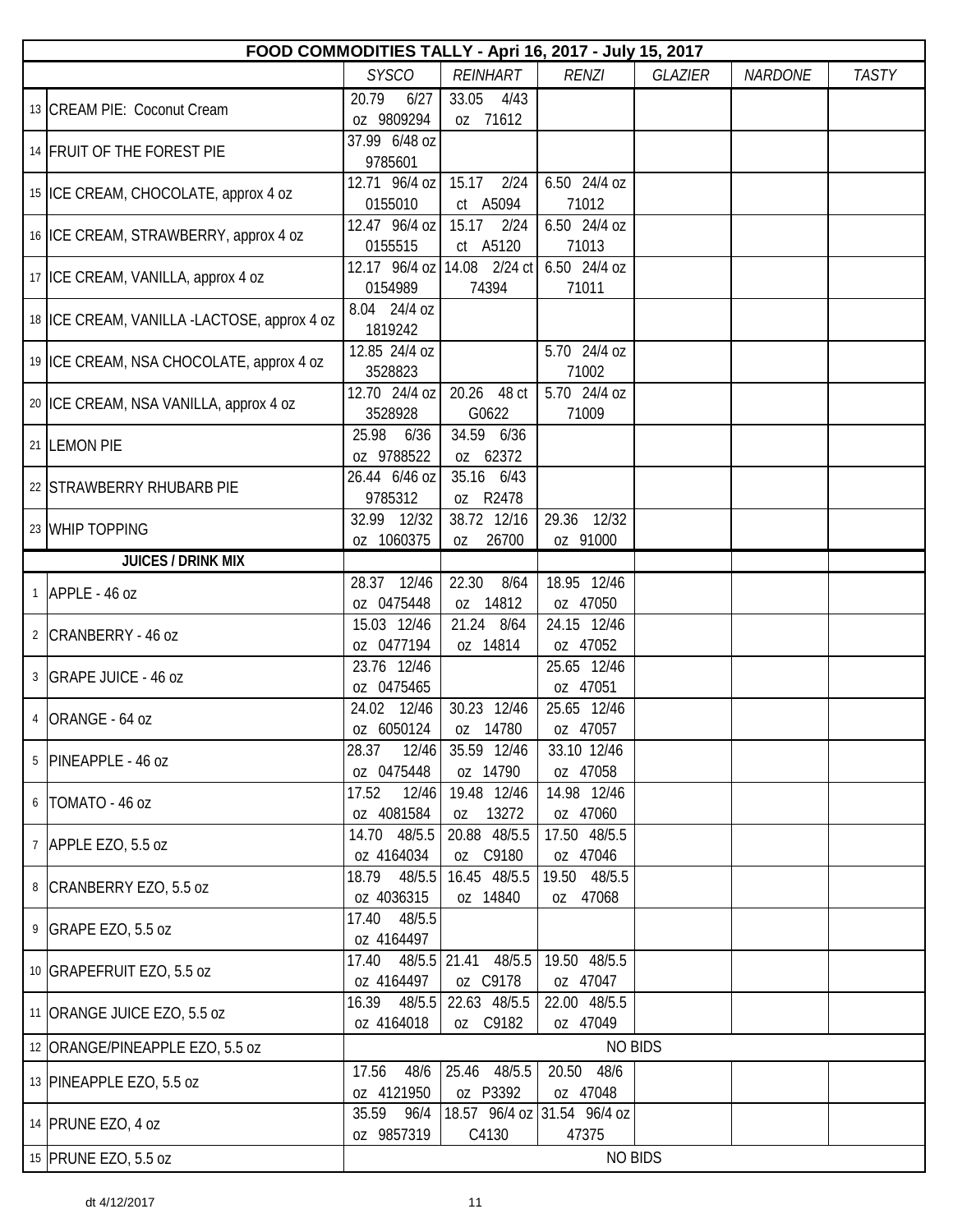|    | FOOD COMMODITIES TALLY - Apri 16, 2017 - July 15, 2017 |                             |                               |                             |                |                |              |  |  |  |
|----|--------------------------------------------------------|-----------------------------|-------------------------------|-----------------------------|----------------|----------------|--------------|--|--|--|
|    |                                                        | <b>SYSCO</b>                | <b>REINHART</b>               | <b>RENZI</b>                | <b>GLAZIER</b> | <b>NARDONE</b> | <b>TASTY</b> |  |  |  |
|    | 16   TOMATO EZO, 5.5 oz                                | 15.34 48/5.5 20.46          | 48/5.5                        |                             |                |                |              |  |  |  |
|    |                                                        | oz 0533683                  | oz 14872                      |                             |                |                |              |  |  |  |
|    | 17   V-8 EZO LO SO, 5.5 oz, low sodium                 | 22.80 48/5.5<br>oz 5142187  | 24.76 8/6 ct<br>54738         | 48/5.5<br>22.00<br>oz 47331 |                |                |              |  |  |  |
|    | 18 NO SUGAR ADDED - APPLE, 5.5 oz                      |                             |                               | <b>NO BIDS</b>              |                |                |              |  |  |  |
|    | 19 NO SUGAR ADDED - GRAPE, 5.5 oz                      |                             |                               | <b>NO BIDS</b>              |                |                |              |  |  |  |
|    | 20 NO SUGAR ADDED - ORANGE, 5.5 oz                     |                             |                               | <b>NO BIDS</b>              |                |                |              |  |  |  |
|    | 21   NO SUGAR ADDED - PINEAPPLE, 5.5 oz                |                             |                               | <b>NO BIDS</b>              |                |                |              |  |  |  |
|    | 22 GRAPE DRINK MIX - POWDER, 24 oz                     | 20.47 12/21.6<br>oz 6851604 |                               | 15.25 12/24<br>oz 27529     |                |                |              |  |  |  |
|    | 23 ORANGE DRINK MIX - POWDER, 24 oz                    |                             | 12/24<br>19.88<br>11470<br>0Z | 15.25 12/24<br>oz 27530     |                |                |              |  |  |  |
|    | 24 LEMONADE DRINK MIX - POWDER, 24 oz                  |                             | 19.39 12/24<br>14522<br>0Z    | 15.25 12/24<br>oz 27527     |                |                |              |  |  |  |
| 25 | PINK LEMONADE DRINK MIX - POWDER, 24<br>0Z             |                             | 19.39<br>12/24<br>20492<br>0Z | 15.25 12/24<br>oz 27532     |                |                |              |  |  |  |
|    |                                                        | 24.09 12/23.4               | 34.10 24/10.6                 | 15.35 12/24                 |                |                |              |  |  |  |
|    | 26 ICE TEA DRINK MIX - POWDER, 24 oz                   | oz 9742602                  | oz C2178                      | oz 27533                    |                |                |              |  |  |  |
|    | <b>BULK PRODUCTS / OTHER</b>                           |                             |                               |                             |                |                |              |  |  |  |
|    | 1   AU GRATIN POTATOES - #10                           |                             | 45.11 6/2.25# 44.52 6/2.54#   | 45.00 12/20.35              |                |                |              |  |  |  |
|    |                                                        | 4703567                     | N8382                         | oz 34161                    |                |                |              |  |  |  |
|    | 2   BAKED BEANS (Gramma Brown) - #10                   | 40.90 6/#10<br>5123724      | 41.98 6/#10<br>A6880          | 39.00 6/#10<br>66045        |                |                |              |  |  |  |
|    | 3 BEETS, SLICED - #10                                  | 16.15 6/#10<br>0173740      | 21.97 6/10#<br>10930          | 17.65 6/#10<br>62064        |                |                |              |  |  |  |
|    | 4 BEETS, DICED - #10                                   | 15.43 6/#10<br>4109328      | 25.46<br>6/10#<br>10922       | 19.95 6/#10<br>62067        |                |                |              |  |  |  |
|    | 5 BLACK OLIVES - #10                                   | 29.85 6/#10<br>8609644      | 42.38 6/#10<br>32088          | 29.50 6/#10<br>59012        |                |                |              |  |  |  |
|    | 6 BROWN GRAVY, LOW SODIUM                              |                             |                               | <b>NO BIDS</b>              |                |                |              |  |  |  |
|    |                                                        | 18.22 4/gal                 | 40.73 4/gal                   | 17.65 4/gal                 |                |                |              |  |  |  |
|    | 7 CANNONBALL BBQ SAUCE                                 | 8902134                     | 24908                         | 57212                       |                |                |              |  |  |  |
|    | 8 CHEDDAR CHEESE SAUCE - #10                           | 33.49 6/#10<br>1940725      | 39.65 6/#10<br>21032          | 30.50 6/10#<br>63015        |                |                |              |  |  |  |
|    |                                                        | 32.53<br>6/#10              | 26.07 6/#10                   | 25.00 6/#10                 |                |                |              |  |  |  |
|    | 9 CHILI SAUCE - #10                                    | 4093886                     | 11222                         | 57131                       |                |                |              |  |  |  |
|    | 10 COFFEE, 14 -16 oz                                   | 77.45 24/14<br>oz 4036976   |                               | 95.80 24/14<br>oz 71105     |                |                |              |  |  |  |
|    | 11 COFFEE PILLOW PACK, 2.5 oz                          | 56.54 96/2.5                | 100.95 128/2                  | 50.50 84/2                  |                |                |              |  |  |  |
|    |                                                        | oz 4037008                  | oz 10948                      | oz 71101                    |                |                |              |  |  |  |
|    | 12 COFFEE PILLOW PACK, 14 oz                           | 77.45 24/14<br>oz 4036976   |                               | 95.80 24/14<br>oz 71105     |                |                |              |  |  |  |
|    | 13 COFFEE, DECAF, 14 -16 oz                            | 58.21 18/14<br>oz 6958045   |                               |                             |                |                |              |  |  |  |
|    | 14 COFFEE, DECAF, PILLOW PACK, 2.5 oz                  |                             | 62.16 64/2 oz<br>10462        | 47.00<br>84/1.75 oz         |                |                |              |  |  |  |
|    | 15 COFFEE, DECAF, PILLOW PACK, 14 oz                   |                             |                               | <b>NO BIDS</b>              |                |                |              |  |  |  |
|    |                                                        | 26.62 4/gal                 | 35.15 4/gal                   | 34.03 4/gal                 |                |                |              |  |  |  |
|    | 16 COLESLAW DRESSING                                   | 4002499                     | 23844                         | 56090                       |                |                |              |  |  |  |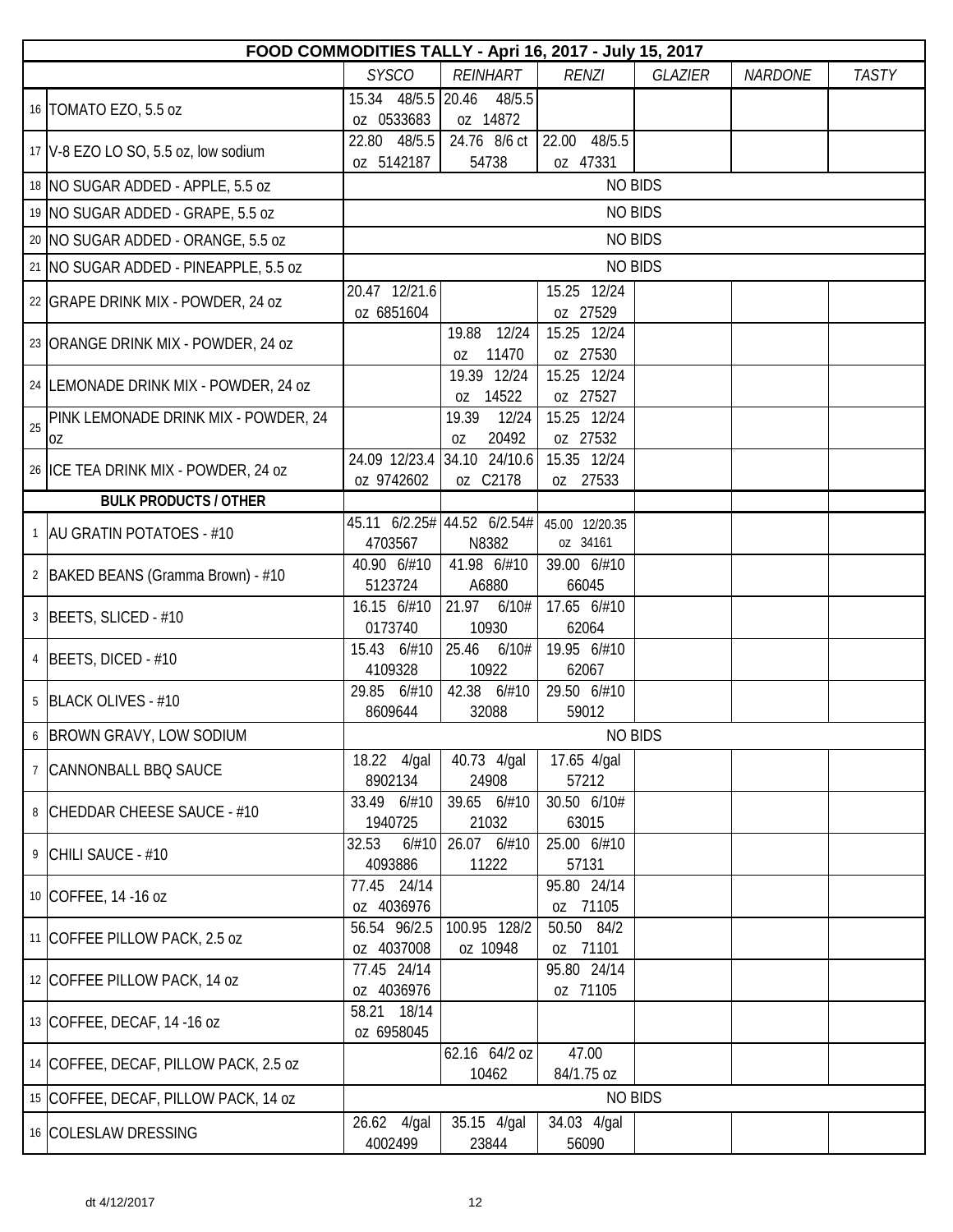|    | FOOD COMMODITIES TALLY - Apri 16, 2017 - July 15, 2017 |                                     |                            |                               |                |                |              |  |  |  |
|----|--------------------------------------------------------|-------------------------------------|----------------------------|-------------------------------|----------------|----------------|--------------|--|--|--|
|    |                                                        | <b>SYSCO</b>                        | REINHART                   | <b>RENZI</b>                  | <b>GLAZIER</b> | <b>NARDONE</b> | <b>TASTY</b> |  |  |  |
|    | 17 CREAM STYLE CORN - #10                              | 21.54<br>6/#10<br>0582106           | 24.72 6/#10<br>10816       | 23.92 6/#10<br>62035          |                |                |              |  |  |  |
|    | 18   GARBANZO BEANS (CHIC PEAS) - #10                  | 19.54 6/#10<br>4062337              | 19.84 6/#10<br>81692       | 16.40 6/#10<br>62027          |                |                |              |  |  |  |
|    | 19 GRAPE JELLY - $#10$                                 | 43.54 6/#10<br>3298417              | 45.51 6/#10<br>31820       | 38.00 6/132<br>oz 91435       |                |                |              |  |  |  |
|    | 20 GREEN BEANS - #10                                   | 16.76 6/#10<br>4986998              | 22.08<br>6/#10<br>24696    | 15.95 6/#10<br>60093          |                |                |              |  |  |  |
|    | 21 GREEN BEANS, 14 -16 oz                              |                                     |                            | <b>NO BIDS</b>                |                |                |              |  |  |  |
|    | 22 GREEN PEPPERS - $#10$                               |                                     |                            | 6/#10<br>28.40<br>60095 Mixed |                |                |              |  |  |  |
|    | 23 HOT SAUCE, MONARCH or equal                         | $\overline{18.63}$ 4/gal<br>5146154 | 30.75 4/gal<br>10474       | 18.58 4/gal<br>61004          |                |                |              |  |  |  |
|    | 24 KETCHUP - #10                                       | 20.30<br>6/#10<br>5686266           | 26.04 6/#10<br>12050       | 19.50 6/#10<br>57081          |                |                |              |  |  |  |
|    | 25 KETCHUP, 12 - 14 oz                                 | 24.32<br>36/14<br>oz 4560934        | 23.60 24/14<br>12040<br>0Z | 22.92 20/16<br>28179<br>0Z    |                |                |              |  |  |  |
|    | 26 KIDNEY BEANS, #10                                   | 20.91<br>6/#10<br>4014973           | 21.97 6/#10<br>C1646       | 19.72 6/#10<br>62000          |                |                |              |  |  |  |
|    | 27 KIDNEY BEANS, 14 - 16 oz                            |                                     |                            | <b>NO BIDS</b>                |                |                |              |  |  |  |
|    | 28 MASHED POTATOES - #10                               | 37.71<br>6/#10<br>7955868           | 45.05 6/6#<br>M6588        | 35.56 6/#10<br>34141          |                |                |              |  |  |  |
|    | 29   MAYONNAISE, REGULAR                               | 18.64<br>4/gal<br>4002432           | 22.06 4/gal<br>R9414       | 20.00 4/gal<br>56205          |                |                |              |  |  |  |
|    | 30   MAYONNAISE, LOW FAT                               | 4/gal<br>32.99<br>6912735           | 26.37<br>4/gal<br>35720    | 23.68 4/gal<br>56204          |                |                |              |  |  |  |
|    | 31 MUSHROOMS - #10                                     | 6/#10<br>29.41<br>5072137           | 42.99 6/#10<br>11082       | 31.70 6/#10<br>68024          |                |                |              |  |  |  |
|    | 32 MUSTARD, 12 oz bottle                               | 13.99 12/12<br>oz 4736070           | 18.84 16/13<br>oz H9822    | 23.00 16/14<br>oz 57903       |                |                |              |  |  |  |
|    | 33 MUSTARD                                             | 13.79 4/gal<br>4006797              | 14.07 4/gal<br>L4824       | 11.95 4/gal<br>30058          |                |                |              |  |  |  |
|    | 34   NORTHERN BEAN - #10                               | 6/#10<br>19.41<br>4062360           | 28.41 6/#10<br>16982       | 20.50 6/#10<br>95412          |                |                |              |  |  |  |
|    | 35 PEANUT BUTTER                                       | 34.97 6/5#<br>4009189               | 53.73 6/5#<br>31766        | 35.01 6/5#<br>92542           |                |                |              |  |  |  |
|    | 36   PEPPERS, RED & GREEN - #10                        | 32.46 20#<br>7711179                | 38.72 6/#10<br>C1682       | 28.40 6/#10<br>60095          |                |                |              |  |  |  |
|    | 37   PICKLES, Dill - gal                               | 18.42<br>$4$ /gal<br>3154853        | 36.90 4/gal<br>J2546       | 11.59 2/gal<br>61040          |                |                |              |  |  |  |
|    | 38   PICKLES, Dill - 5 gal                             | 20.84<br>5 gal<br>1392943           | 26.39 5/gal<br>D7260       | 22.14 5 gal<br>60125          |                |                |              |  |  |  |
|    | 39 PINTO BEANS - #10                                   | 18.57 6/#10<br>3362274              | 18.50 6/#10<br>E4836       | 20.25 6/#10<br>62075          |                |                |              |  |  |  |
|    | 40   PIZZA SAUCE Grade A - #10                         | 28.27<br>6/#10<br>5102660           | 23.67 6/#10<br>12084       | 17.70 6/#10<br>57051          |                |                |              |  |  |  |
|    | 41   POTATOES, DICED - #10                             | 19.15 6/#10<br>4108866              | 24.51 6/#10<br>10854       | 20.95 6/#10<br>62084          |                |                |              |  |  |  |
| 42 | POTATOES, DICED, FRESH VAC PACKED -<br>#10             | 13.57 2/10#<br>3009406              |                            | 15.00 2/10#<br>34175          |                |                |              |  |  |  |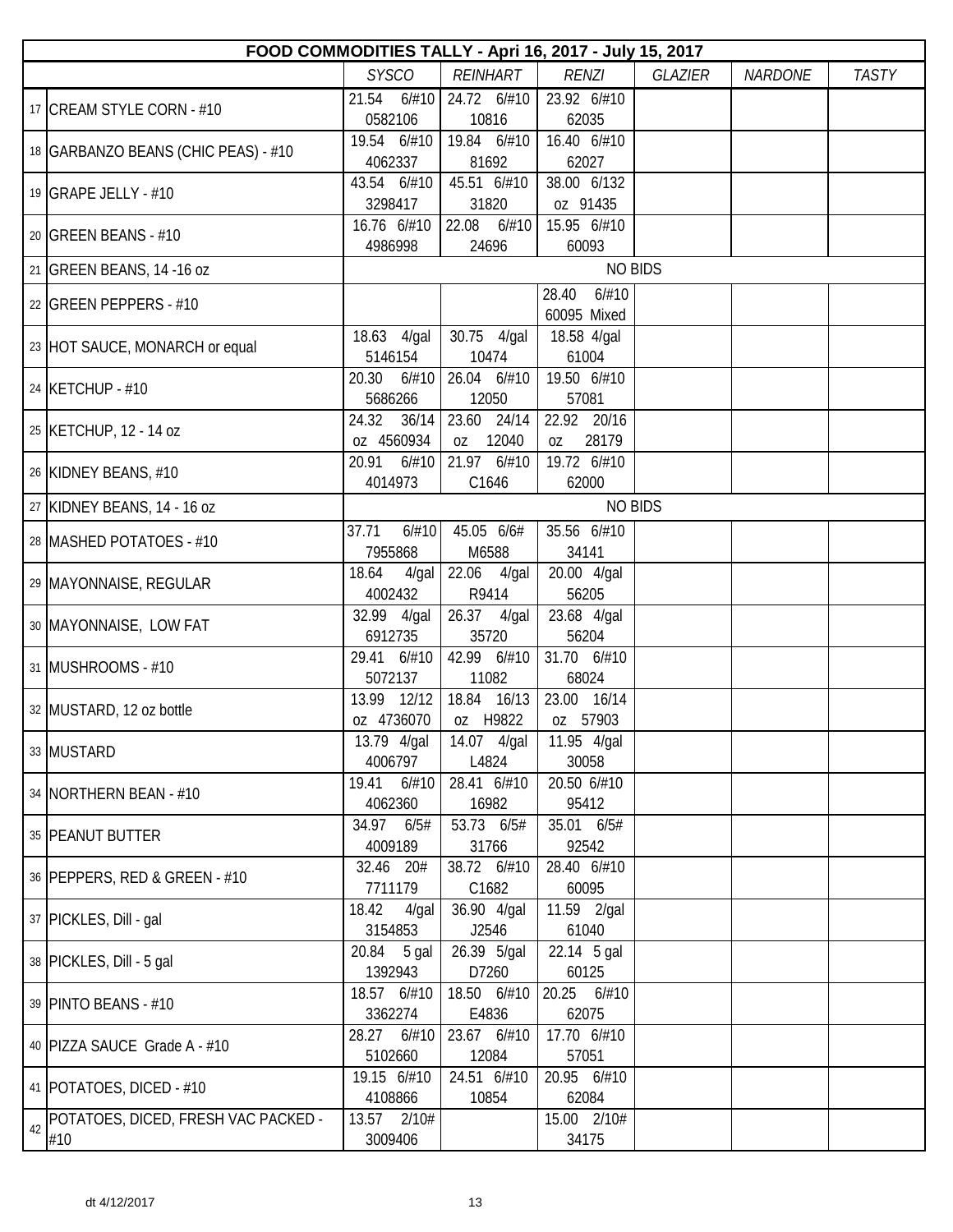|    | FOOD COMMODITIES TALLY - Apri 16, 2017 - July 15, 2017        |                                  |                                      |                                 |                |                |              |
|----|---------------------------------------------------------------|----------------------------------|--------------------------------------|---------------------------------|----------------|----------------|--------------|
|    |                                                               | <b>SYSCO</b>                     | <b>REINHART</b>                      | <b>RENZI</b>                    | <b>GLAZIER</b> | <b>NARDONE</b> | <b>TASTY</b> |
|    | 43   POTATO PEARL Vitamin C Enriched - 5#                     | 43.17 6/3.55#<br>4675138         | 45.05 6/6#<br>M6588                  | 35.56 6/#10<br>34141            |                |                |              |
|    | 44   POTATO - SCALLOPED - 20.35 oz                            | 7489378                          | 45.15 6/2.25# 51.90 6/2.25#<br>J2554 | 43.75 12/20.35<br>oz 34165      |                |                |              |
|    | 45   PUMPKIN - #10                                            | 38.60<br>6/#10<br>4111498        | 42.36 6/10#<br>19134                 | 33.70 6/#10<br>62083            |                |                |              |
|    | 46 RAISINS                                                    | 41.22<br>30#<br>4010807          | 36.09 30#<br>14588                   | 36.94 30#<br>92345              |                |                |              |
|    | 47 RAVIOLI - #10                                              | 27.66 6/#10<br>4364568           |                                      | 29.06 6/#10<br>66065            |                |                |              |
|    | 48 RED PEPPERS - #10                                          | 26.06 6/#10<br>4534616           |                                      | 27.00 6/#10<br>58997            |                |                |              |
|    | 49 REFRIED BEANS - #10                                        | 32.35<br>6/#10<br>4673984        | 38.69 6/#10<br>19354                 | 27.81 6/115<br>oz 92603         |                |                |              |
|    | 50   REFRIED BEANS, VEGETARIAN - #10                          | 22.52<br>6/#10<br>5882311        | 38.69 6/#10<br>19354                 | 27.81 6/115<br>oz 92603         |                |                |              |
|    | 51 SALSA - #10                                                | 26.66<br>6/#10<br>9953068        | 29.72 6/#10<br>12070                 | 26.93 6/#10<br>57061            |                |                |              |
|    | 52   SAUERKRAUT - #10                                         | 24.35<br>6/#10<br>4189171        | 22.56 6/#10<br>10870                 | 20.60 6/#10<br>62082            |                |                |              |
| 53 | SPAGHETTI SAUCE, comparable to Angela Mia<br>$-#10$           | 17.38<br>4189361                 | $6/#10$ 40.40 $6/#10$<br>12146       | 17.40 6/#10<br>57336            |                |                |              |
| 54 | SPAGHETTI SAUCE, LOW SODIUM<br>comparable to Angela Mia - #10 | 22.06 6/#10<br>8201018           | 23.18 6/#10<br>17454                 | 21.40 6/#10<br>57021            |                |                |              |
|    | 55 STEWED TOMATO, Grade A - #10                               | 26.78 6/#10<br>4485272           | 22.33 6/#10<br>10664                 | 23.93 6/#10<br>57015            |                |                |              |
| 56 | STEWED TOMATO, LOW SODIUM Grade A -<br>#10                    |                                  |                                      | <b>NO BIDS</b>                  |                |                |              |
|    | 57 STRAWBERRY PRESERVES - 4#                                  | 30.65<br>6/4#<br>4184628         | 43.15<br>6/4#<br>81234               | 40.08 6/4#<br>91424             |                |                |              |
|    | 58 STRAWBERRY TOPPING, 5#                                     | 34.48 6/5#<br>4925129            | 40.08 6/58<br>oz 31468               | 46.50 3/118<br>92382<br>0Z      |                |                |              |
|    | 59 SWEET POTATOES, syrup Grade A - #10                        | 27.60 6/#10<br>4114625           | 42.09 6/#10<br>19086                 | 29.00 6/#10<br>92369            |                |                |              |
|    | 60 TEA BAGS, Regular                                          | 17.73 10/100 25.77<br>ct 4202214 | ct B2656                             | 10/100 25.50 10/100<br>ct 71451 |                |                |              |
|    | 61   TOMATOES, CRUSHED - #10                                  | 19.26 6/#10<br>4185930           |                                      | 16.00 6/#10<br>57016            |                |                |              |
|    | 62   TOMATO PASTE, Grade A - #10                              | 34.43 6/#10<br>4030664           | 22.12 6/#10<br>J3034                 | 27.20 6/#10<br>59085            |                |                |              |
|    | 63   TOMATO PASTE, LOW SODIUM Grade A - #10                   |                                  |                                      | <b>NO BIDS</b>                  |                |                |              |
|    | 64   TOMATO SAUCE, Grade A - #10                              | 19.76 6/#10<br>4001921           | 21.20 6/#10<br>10640                 | 17.90 6/#10<br>57055            |                |                |              |
|    | 65   TOMATO SAUCE, LOW SODIUM Grade A                         | 22.06<br>6/#10<br>8201018        |                                      | 21.00 6/#10<br>57021            |                |                |              |
|    | 66 WAX BEANS, 14 - 16 oz                                      |                                  |                                      | <b>NO BIDS</b>                  |                |                |              |
|    | 67 WAX BEANS - #10                                            |                                  | 24.33 6/#10<br>10798                 | 18.10 6/#10<br>62022            |                |                |              |
|    | 68   VEGETARIAN BEAN - #10                                    | 6/#10<br>19.44<br>4110177        |                                      | 19.95 6/#10<br>60097            |                |                |              |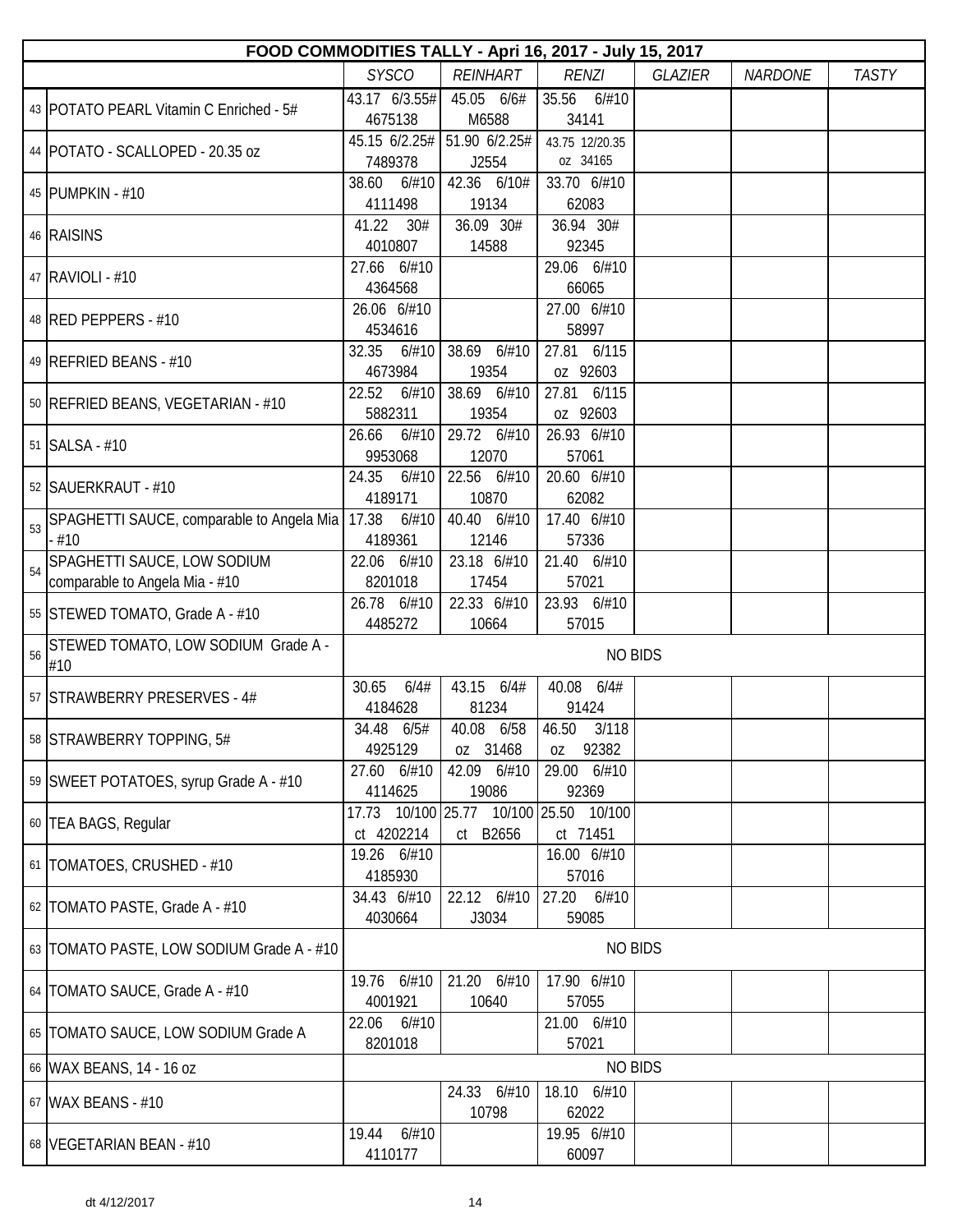| FOOD COMMODITIES TALLY - Apri 16, 2017 - July 15, 2017 |                             |                             |                         |                |                |              |  |  |
|--------------------------------------------------------|-----------------------------|-----------------------------|-------------------------|----------------|----------------|--------------|--|--|
|                                                        | <b>SYSCO</b>                | <b>REINHART</b>             | <b>RENZI</b>            | <b>GLAZIER</b> | <b>NARDONE</b> | <b>TASTY</b> |  |  |
| 69 3-BEAN SALAD - #10                                  | 30.05 6/#10                 | 29.86 6/#10                 | 29.95<br>6/#10          |                |                |              |  |  |
|                                                        | 4000782                     | 56124                       | 10974 4-bean            |                |                |              |  |  |
| <b>INDIVIDUAL SERVING ITEMS</b>                        |                             |                             |                         |                |                |              |  |  |
| 1 FRITOS - Corn                                        | 26.59 64/2 oz               | 28.96 64/2                  | 29.24 104/1             |                |                |              |  |  |
|                                                        | 6743437                     | oz J1804                    | oz 77540                |                |                |              |  |  |
| 2 HOT CHOCOLATE, SUGAR FREE PACKET                     | 14.74 6/24 ct               | 35.87 6/24                  | 18.52 6/25 ct           |                |                |              |  |  |
|                                                        | 4250775<br>29.51 104/1      | 13922                       | 27106<br>28.90 104/1    |                |                |              |  |  |
| 3   POTATO CHIP - regular                              | oz 5511175                  | 18.39 120/.5<br>oz 19264    | oz 77542                |                |                |              |  |  |
|                                                        | 30.06 104/1                 | 28.24 64/1.5                | 28.90 104/1             |                |                |              |  |  |
| 4   POTATO CHIP - BBQ                                  | oz 5511134                  | oz J1808                    | oz 77541                |                |                |              |  |  |
|                                                        | 29.51 104/1                 | 22.21 80/1                  | 28.90 104/1             |                |                |              |  |  |
| 5 POTATO CHIP - Sour Cream & Onion                     | oz 5511183                  | oz 21832                    | oz 77543                |                |                |              |  |  |
|                                                        | 13.28 72/4 oz               | 23.60 72/3.9                | 23.56 96/4.5            |                |                |              |  |  |
| 6   PC APPLESAUCE                                      | 2603005                     | oz 10388                    |                         |                |                |              |  |  |
| 7   PC BBQ SAUCE                                       | 10.01 100/1                 | 12.07 100/1                 | 6.95 100/1 oz           |                |                |              |  |  |
|                                                        | oz 3713567                  | oz 19012                    | 66218                   |                |                |              |  |  |
| 8 PC BUTTER cups                                       | 32.82 8#                    | 26.04 8#                    | 25.92 720/5             |                |                |              |  |  |
|                                                        | 4136404                     | G1358                       | gr 25313                |                |                |              |  |  |
| 9 PC COFFEE                                            | 86.96 192/1.25              |                             |                         |                |                |              |  |  |
|                                                        | oz 4659876                  |                             |                         |                |                |              |  |  |
| 10 PC COFFEE, DECAF                                    | 49.51 5/100<br>ct 5259346   |                             |                         |                |                |              |  |  |
|                                                        | 12.33 100/.75               | 100/1<br>18.77              | 15.98 100/1             |                |                |              |  |  |
| 11 PC CREAM CHEESE                                     | oz 4586590                  | oz 71532                    | oz 25001                |                |                |              |  |  |
|                                                        | 20.68 200/.5                |                             |                         |                |                |              |  |  |
| 12 PC DIET CRANBERRY SAUCE                             | oz 9278136                  |                             |                         |                |                |              |  |  |
| 13 PC HALF & HALF                                      | 10.33 390/3/8               | 13.01 400 ct                | 12.00 400/              |                |                |              |  |  |
|                                                        | oz 9095035                  | J9342                       | 3/8 oz 67174            |                |                |              |  |  |
| 14 PC JELLY - diet                                     | 16.55 200/11                |                             | 14.98 200/12            |                |                |              |  |  |
|                                                        | gr 0966804                  |                             | gm 66222                |                |                |              |  |  |
| 15 PC JELLY - regular                                  |                             | 13.05 400/10 10.55 200/.50  | 9.96 200/10             |                |                |              |  |  |
|                                                        | gm 5258835                  | oz 18394                    | gm 66572                |                |                |              |  |  |
| 16 PC KETCHUP                                          | 12.80 1000/9                | 18.70 1000/9g<br>15354      | 14.96 1000/9gm<br>66238 |                |                |              |  |  |
|                                                        | gm 4029500<br>13.36 100/1.1 | 10.97 100 ct                | 7.20 100/1 oz           |                |                |              |  |  |
| 17 PC MAPLE SYRUP, Sugar Free                          | oz 5932280                  | 10772                       | 66235                   |                |                |              |  |  |
|                                                        | 15.98 900/5                 | 19.59 900/5q                | 16.74 900/5             |                |                |              |  |  |
| 18 PC MARGARINE cups                                   | gm 6631123                  | 71332                       | gm 82114                |                |                |              |  |  |
|                                                        | 17.97 500/12                | 14.77 200/12g 15.02 500/9gr |                         |                |                |              |  |  |
| 19 PC MAYONAISE                                        | gm 4219218                  | 15270                       | 66585                   |                |                |              |  |  |
| 20 PC MUSTARD                                          | 12.86 1000/5.5              | 9.43                        | 5.24 500/4.5            |                |                |              |  |  |
|                                                        | gm 5106059                  | 500/4.5g                    | gr 66223                |                |                |              |  |  |
| 21   PC PANCAKE SYRUP                                  | 16.49 200/1.5               | 9.21 100 ct                 | 6.00 100/1.5            |                |                |              |  |  |
|                                                        | oz 3911504                  | 10670                       | oz 66229                |                |                |              |  |  |
| 22 PC PANCAKE SYRUP, Sugar Free                        | 13.36 100/1.1               | 10.97 100 ct<br>10772       | 7.20 100/1 oz           |                |                |              |  |  |
|                                                        | oz 5932280<br>36.55 200/.75 | 30.25 200 ct                | 66235<br>13.92 200/.5   |                |                |              |  |  |
| 23 PC PEANUT BUTTER                                    | oz 4046355                  | 14806                       | oz 66527                |                |                |              |  |  |
|                                                        | 19.05 500/9                 | 13.53                       | 6.60 200/9 gr           |                |                |              |  |  |
| 24 PC RELISH                                           |                             | gm 4667093 200/9g 11698     | 66219                   |                |                |              |  |  |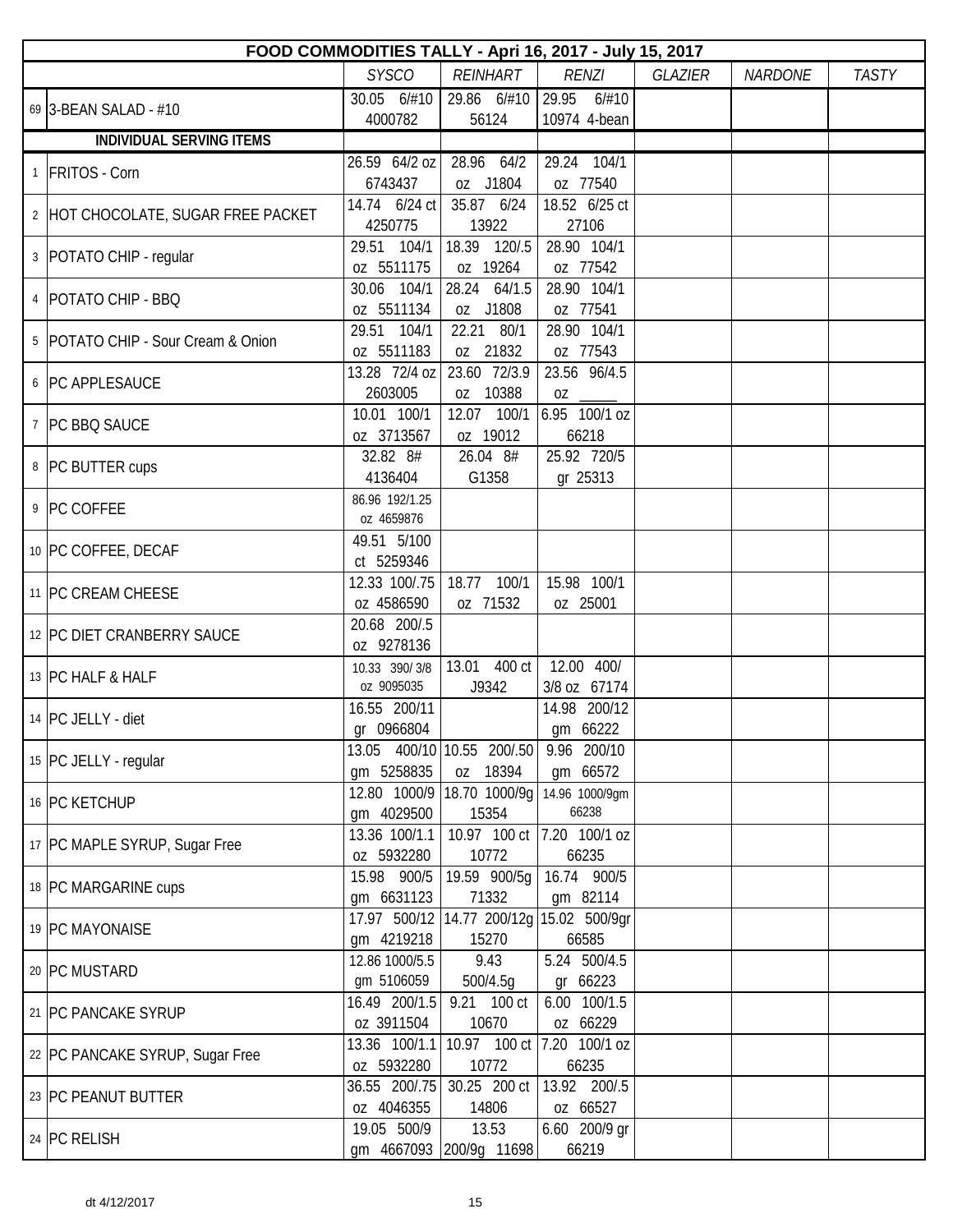|    | FOOD COMMODITIES TALLY - Apri 16, 2017 - July 15, 2017 |               |                 |                           |                |                |              |  |
|----|--------------------------------------------------------|---------------|-----------------|---------------------------|----------------|----------------|--------------|--|
|    |                                                        | <b>SYSCO</b>  | <b>REINHART</b> | <b>RENZI</b>              | <b>GLAZIER</b> | <b>NARDONE</b> | <b>TASTY</b> |  |
|    | 25   PC SALAD DRESSING (Italian If)                    | 6.09 60/1.5   |                 | 10.41 60/1.5 14.70 200/12 |                |                |              |  |
|    |                                                        | oz 5954250    | oz B7040        | gr 66225                  |                |                |              |  |
|    | 26 PC SALT SUBSTITUTE                                  | 15.57 300/.3  |                 | 16.57 2000/1              |                |                |              |  |
|    |                                                        | oz 1116052    |                 | gm 67012                  |                |                |              |  |
|    | 27 PC SPLENDA                                          | 10.57 2000/1  | 30.00 2000      | 18.90 2000                |                |                |              |  |
|    |                                                        | gm 5817251    | ct 43502        | 67002                     |                |                |              |  |
|    | 28 PC SUGAR                                            | 7.95 3000/1   | 22.92 3000/3g   | 10.93 2000                |                |                |              |  |
|    |                                                        | oz 4000899    | 18090           | 67001                     |                |                |              |  |
|    | 29 PC SOUR CREAM cups                                  | 15.19 100/1   | 13.46 100 ct    | 14.25 100/1               |                |                |              |  |
|    |                                                        | oz 1824465    | 27792           | oz 25337                  |                |                |              |  |
|    | 30 PC SWEET & SOUR                                     | 21.16 200/1   | 13.54 100/1     | 10.55 100/1               |                |                |              |  |
|    |                                                        | oz 3132065    | oz 12984        | oz 66236                  |                |                |              |  |
|    | FRUITS & VEGETABLES, FRESH and CANNED                  |               |                 |                           |                |                |              |  |
|    | 1 APPLES, fresh                                        |               | 22.26 138 ct    | 19.75 120 ct              |                |                |              |  |
|    |                                                        |               | H6044           | 88025                     |                |                |              |  |
|    | 2 APPLES: sliced, juice or water packed, Grade A       | 34.60 6/#10   | 34.55 6/#10     | 29.50 6/#10               |                |                |              |  |
|    |                                                        | 1467968       | L6200           | 63045                     |                |                |              |  |
|    | 3 APPLESAUCE Unsweetened, Grade A                      | 19.56 6/#10   | 20.20 6/#10     | 19.00 6/#10               |                |                |              |  |
|    |                                                        | 7302151       | J2962           | 65045                     |                |                |              |  |
|    | 4   APRICOTS - Grade A                                 | 30.74 6/#10   | 43.63 6/#10     | 41.59 6/#10               |                |                |              |  |
|    |                                                        | 0029078       | 10626           | 11090                     |                |                |              |  |
|    | 5   BANANAS, fresh                                     |               | 25.31 40#       | 21.00 150 ct              |                |                |              |  |
|    |                                                        |               | R1324           | 88036                     |                |                |              |  |
|    | 6 FROZEN BERRY MEDLEY                                  | 52.86 20#     | 60.36 20#       | 20.25 2/5#                |                |                |              |  |
|    |                                                        | 6647606       | R2180           | 45264                     |                |                |              |  |
|    | 7 CABBAGE, fresh                                       |               | $10.60$ 50 #    | 14.75 50#                 |                |                |              |  |
|    |                                                        |               | 75006           | 88091                     |                |                |              |  |
|    | 8 CANTELOPE, fresh                                     |               | 19.47 35 ct     | 19.00 12-15               |                |                |              |  |
|    |                                                        |               | 75104           | ct 88039                  |                |                |              |  |
|    | 9 CELERY. Bunch                                        |               | 4.76 3 ct       | 34.00 24/30ct             |                |                |              |  |
|    |                                                        |               | 11990           | 88108                     |                |                |              |  |
|    | 10 COLE SLAW MIX                                       |               | 17.16 4/5#      | 17.00 4/5#                |                |                |              |  |
|    |                                                        |               | G1212           | 88139                     |                |                |              |  |
|    | 11 CRANBERRY SAUCE Whole, Grade A                      | 39.00 6/#10   | 36.93 6/101     | 41.11 6/101               |                |                |              |  |
|    |                                                        | 5729983       | oz 73746        | oz 64049                  |                |                |              |  |
|    | 12 CRANBERRY SAUCE, Jellied, Grade A                   | 35.60 6/101   | 39.83 6/#10     | 38.57 6/101               |                |                |              |  |
|    |                                                        | oz 4608907    | 12798           | oz 47037                  |                |                |              |  |
|    | 13 CUCUMBERS, fresh                                    |               | 27.71 45#       | 29.00 40#                 |                |                |              |  |
|    |                                                        |               | 67732           | 88109                     |                |                |              |  |
| 14 | CRUSHED PINEAPPLE: fancy, juice Hawaiian               | 26.63 6/#10   | 38.04 6/#10     | 28.85 6/#10               |                |                |              |  |
|    | Coarse, Grade A                                        | 8921201       | 11062           | 64045                     |                |                |              |  |
| 15 | FROZEN STRAWBERRIES, UNSWEETENED -                     | 34.19 30#     | 43.20 30#       | 12.00 10#                 |                |                |              |  |
|    | Grade A                                                | 0835625       | <b>BA722</b>    | 45177                     |                |                |              |  |
| 16 | FROZEN STRAWBERRIES, SWEETENED -                       | 54.98 6/6.5#  | 58.15 6/6.5#    | 40.24<br>30#              |                |                |              |  |
|    | Grade A                                                | 2220806       | J3988           | 46214                     |                |                |              |  |
|    | 17 FRUIT COCKTAIL, Grade A                             | 30.80 6/#10   | 47.43 6/#10     | 33.07 6/#10               |                |                |              |  |
|    |                                                        | 8576284       | 10696           | 64109                     |                |                |              |  |
|    | 18 FRUIT CUPS, 4 oz - Grade A                          | 17.40 36/4 oz | 19.01 36/4      | 15.62 36/4 oz             |                |                |              |  |
|    |                                                        | 4714663       | oz 89826        | 46233                     |                |                |              |  |
| 19 | FRUIT MEDLEY, Festival/Classic, melon pieces,          | 29.97 2/8#    |                 | 32.80 6/#10               |                |                |              |  |
|    | grapes - Grade A                                       | 3856507       |                 | 64029                     |                |                |              |  |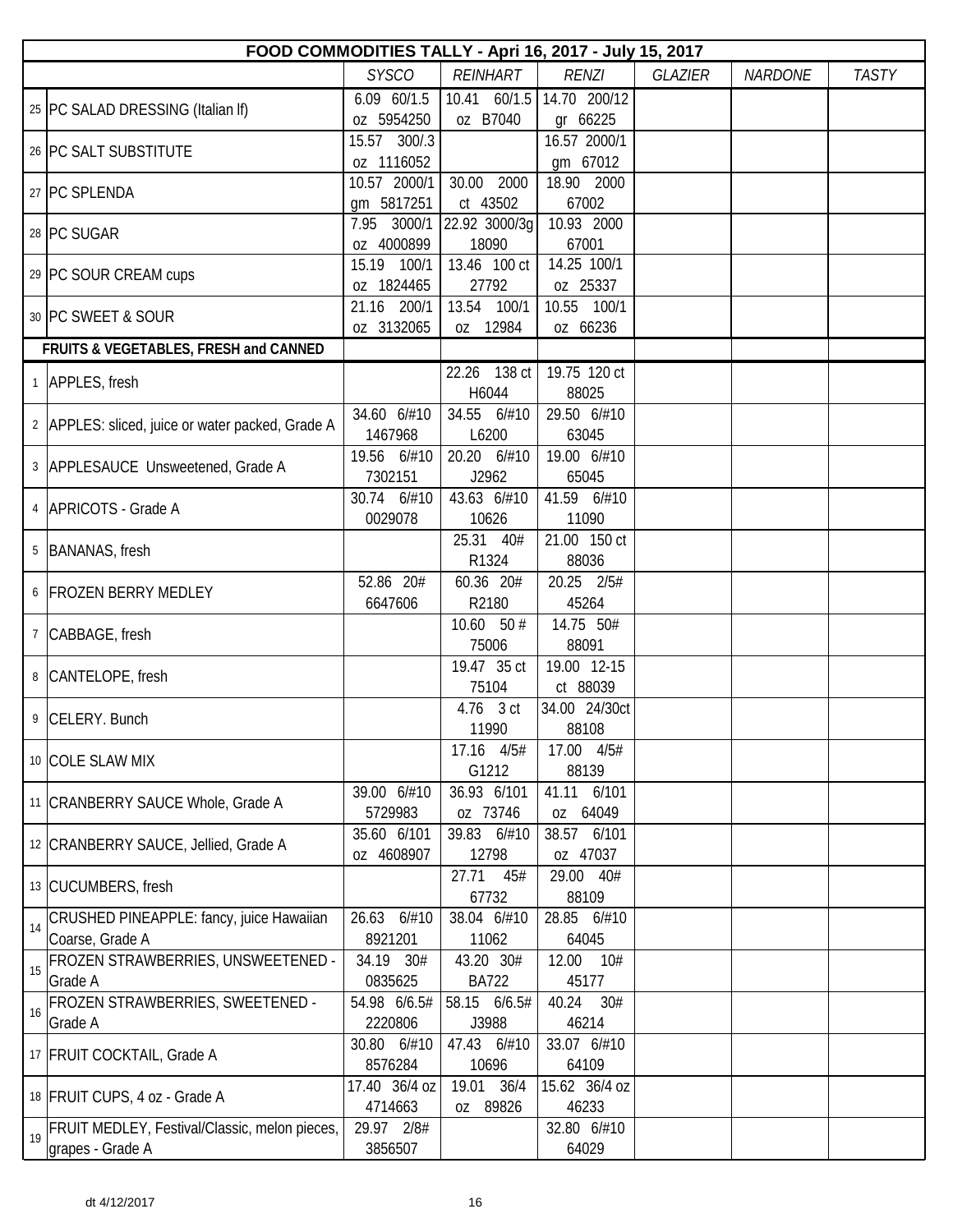| FOOD COMMODITIES TALLY - Apri 16, 2017 - July 15, 2017 |                |                    |                |                |                |              |  |  |
|--------------------------------------------------------|----------------|--------------------|----------------|----------------|----------------|--------------|--|--|
|                                                        | <b>SYSCO</b>   | <b>REINHART</b>    | <b>RENZI</b>   | <b>GLAZIER</b> | <b>NARDONE</b> | <b>TASTY</b> |  |  |
| 20 GREEN PEPPERS, fresh                                |                | 16.73 1 1/9        | 25.50 20#      |                |                |              |  |  |
|                                                        |                | bu 75946           | 88168          |                |                |              |  |  |
| 21 LETTUCE, Iceberg, fresh, head                       |                | 29.73 24 ct        | 27.00 24 ct    |                |                |              |  |  |
|                                                        |                | 75018              | 88124          |                |                |              |  |  |
| 22 LETTUCE, Iceberg, fresh, bag                        |                | 29.73 24 ct        | 16.75 4/5#     |                |                |              |  |  |
|                                                        |                | 75018              | 88131          |                |                |              |  |  |
| 23 MANDARIN ORANGE, sections, light, Grade A           | 22.64<br>6/#10 | 6/#10<br>30.51     | 20.50 6/#10    |                |                |              |  |  |
|                                                        | 3548393        | 10852              | 66031          |                |                |              |  |  |
| 24 ONIONS, fresh                                       |                | 22.45<br>50#       | 18.00 50#      |                |                |              |  |  |
|                                                        |                | J5844              | 88153          |                |                |              |  |  |
| 25 ORANGES, fresh                                      |                | 24.49 138 ct       | 22.00 113 ct   |                |                |              |  |  |
|                                                        |                | J5850              | 88348          |                |                |              |  |  |
| 26   PEACHES yellow, light cling halves, Grade A       | 31.81<br>6/#10 |                    | 30.95 6/#10    |                |                |              |  |  |
|                                                        | 4331914        |                    | 64002          |                |                |              |  |  |
| 27   PEACHES sliced, light Grade A                     | 6/#10<br>27.66 | 39.67<br>6/#10     | 27.60 6/#10    |                |                |              |  |  |
|                                                        | 4218996        | 17848              | 63043          |                |                |              |  |  |
| 28 PEARS halves, light Grade A                         | 31.48<br>6/#10 |                    | 34.00 6/#10    |                |                |              |  |  |
|                                                        | 3766504        |                    | 64003          |                |                |              |  |  |
| 29   PEARS pieces, light Grade A                       | 27.55 6/#10    | 45.70 6/#10        | 27.50 6/#10    |                |                |              |  |  |
|                                                        | 6109981        | 10718              | 64012          |                |                |              |  |  |
| 30 PEPPERS, RED & GREEN, FROZEN                        | 21.21<br>20#   |                    | 23.50 25#      |                |                |              |  |  |
|                                                        | 7711179        |                    | 45109          |                |                |              |  |  |
| 31   PINEAPPLE TIDBITS: light, Grade A                 | 6/#10<br>25.98 | 39.68<br>6/#10     | 27.08 6/#10    |                |                |              |  |  |
|                                                        | 0680674        | 10858              | 64043 in juice |                |                |              |  |  |
| 32 PINEAPPLE, sliced, juice packed, Grade A            | 38.58<br>6/#10 | 40.46 6/#10        | 29.00 6/#10    |                |                |              |  |  |
|                                                        | 4106480        | 10846              | 63037          |                |                |              |  |  |
| 33 PLUMS, fresh                                        |                | 30.02 25#<br>J5866 |                |                |                |              |  |  |
|                                                        |                | 11.66<br>50#       | 16.00 50#      |                |                |              |  |  |
| 34 POTATOES, fresh                                     |                | J5888              | 88609          |                |                |              |  |  |
|                                                        | 41.22<br>30#   | 36.09<br>30#       | 36.94 30#      |                |                |              |  |  |
| 35 SEEDLESS RAISINS - Grade A                          | 4010807        | 14588              | 92345          |                |                |              |  |  |
|                                                        |                | 22.09 25#          | 21.00 25#      |                |                |              |  |  |
| 36   TOMATOES, fresh                                   |                | 25942              | 88208          |                |                |              |  |  |
|                                                        | 6/#10<br>42.90 | 35.95 6/#10        | 31.50 6/#10    |                |                |              |  |  |
| 37 TROPICAL FRUIT, papaya, banana - Grade A            | 7763675        | 11196              | 64030          |                |                |              |  |  |
| <b>VEGETABLES - FROZEN</b>                             |                |                    |                |                |                |              |  |  |
|                                                        | 28.53 6/2.5#   | 38.74 6/2.5#       | 26.70 6/2.5#   |                |                |              |  |  |
| 1 ASPARAGUS, Grade A                                   | 9191289        | G2472              | 45086          |                |                |              |  |  |
|                                                        | 36.40 6/5#     | 90.74 12/12        | 33.00 6/5#     |                |                |              |  |  |
| 2 BREAKFAST CUBE POTATOES, Grade A                     | 3644036        | oz G2444           | 34395          |                |                |              |  |  |
|                                                        | 17.14 20#      | 24.25 20#          | 11.95 20#      |                |                |              |  |  |
| 3   BROCCOLI, CUT, Grade A                             | 8729493        | G2482              | 45131          |                |                |              |  |  |
|                                                        | 18.09 12/2#    | 30.09 12/2#        | 17.05 12/2#    |                |                |              |  |  |
| 4   BROCCOLI SPEARS, Grade A                           | 6743058        | G2478              | 45229          |                |                |              |  |  |
|                                                        | 24.26 12/2#    | 32.12 12/2#        | 20.20 12/2#    |                |                |              |  |  |
| 5   BRUSSEL SPROUTS, Grade A                           | 7288091        | 61090              | 45255          |                |                |              |  |  |
|                                                        | 17.68 12/2#    | 28.34 12/2#        | 15.25 20#      |                |                |              |  |  |
| 6 CALIFORNIA BLEND, Grade A                            | 1474964        | 61072              | 44601          |                |                |              |  |  |
|                                                        | 19.09 12/2#    | 28.10 12/2#        | 15.84 20#      |                |                |              |  |  |
| 7 CAPRI MIX, Grade A                                   | 1528769        | 60568              | 45318          |                |                |              |  |  |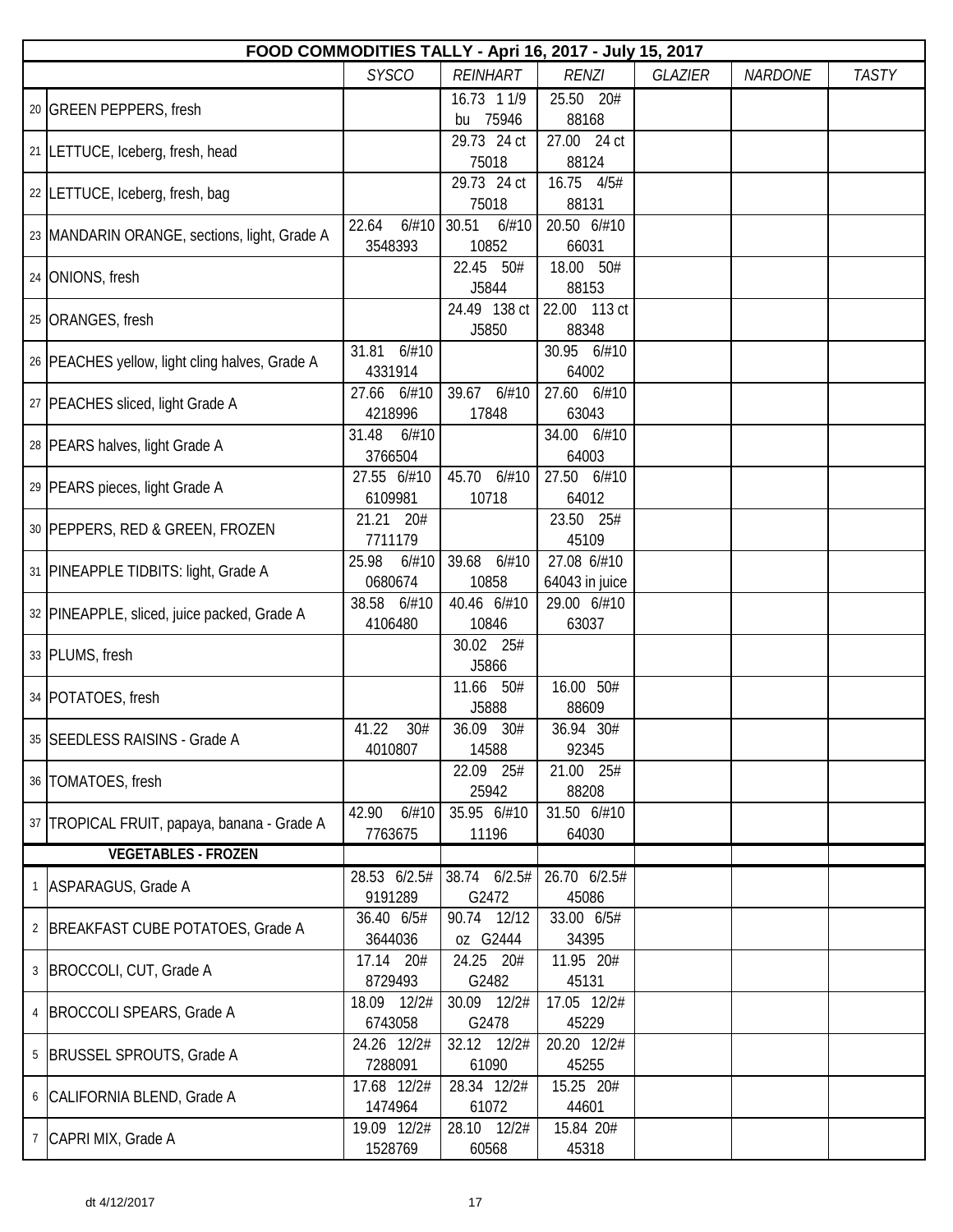| FOOD COMMODITIES TALLY - Apri 16, 2017 - July 15, 2017 |                           |                         |                        |                |                |              |  |  |  |
|--------------------------------------------------------|---------------------------|-------------------------|------------------------|----------------|----------------|--------------|--|--|--|
|                                                        | <b>SYSCO</b>              | <b>REINHART</b>         | <b>RENZI</b>           | <b>GLAZIER</b> | <b>NARDONE</b> | <b>TASTY</b> |  |  |  |
| 8   BABY CARROTS, whole Grade A                        | 20.79 12/2#<br>1055508    | 30.32 12/2#<br>28006    | 14.50 20#<br>45228     |                |                |              |  |  |  |
| 9 CARROTS, CUT, Grade A                                | 17.00 3/10#<br>3835907    | 18.50 12/2#<br>61008    | 10.50 20#<br>45132     |                |                |              |  |  |  |
| 10 CAULIFLOWER, grade A                                | 18.99 12/2#<br>3772514    | 34.32 12/2#<br>G2496    | 18.45 12/2#<br>45257   |                |                |              |  |  |  |
| 11 CORN, Grade A                                       | 19.67 3/10#<br>3837358    | 16.13 20#<br>61114      | 14.50 20#<br>45024     |                |                |              |  |  |  |
| 12 GREEN BEANS, CUT, Grade A                           | 23.38 3/10#<br>3832193    | 16.50 20#<br>61096      | 11.75 20#<br>45130     |                |                |              |  |  |  |
| 13 GREEN BEANS, ITALIAN CUT, Grade A                   | 19.87 12/2#<br>1389931    |                         | 19.59 12/2#<br>45336   |                |                |              |  |  |  |
| 14 DICED GREEN PEPPERS, Grade A                        | 19.90 12/2#<br>1876069    |                         | 19.70 12/2#<br>45097   |                |                |              |  |  |  |
| 15 FAJITA STRIPS                                       | 23.08<br>2/5#<br>1647353  | 19.35 12/2#<br>AG676    | 19.94 12/2#<br>45101   |                |                |              |  |  |  |
| 16 FRENCH FRIES, Grade A                               | 29.82<br>6/5#<br>9808262  | 18.82 6/5#<br>26816     | 15.50 6/5#<br>34115    |                |                |              |  |  |  |
| 17 FRENCH GREEN BEANS, Grade A                         | 18.76<br>12/2#<br>2266294 | 26.89 12/32<br>oz B4344 | 18.50 12/2#<br>45253   |                |                |              |  |  |  |
| 18 HUBBARD SQUASH, Grade A                             | 35.56 12/4#<br>0571240    |                         | 35.10 12/4#<br>45174   |                |                |              |  |  |  |
| 19   ITALIAN MIX, Grade A                              | 20.92<br>12/2#<br>1474998 | 31.02 12/2#<br>61458    | 15.90 20#<br>45348     |                |                |              |  |  |  |
| 20 JAPANESE STIR FRY, Grade A                          | 25.44 6/4#<br>1874817     | 30.00 12/2#<br>61468    | 19.96 20#<br>45259     |                |                |              |  |  |  |
| 21 LIMA BEANS, Grade A                                 | 32.55 12/2.5#<br>1440270  |                         |                        |                |                |              |  |  |  |
| 22 MIXED VEGETABLES Grade A, 5 way mix                 | 23.15 12/2.5#<br>1263623  | 17.48 20#<br>61120      | 19.74 12/2.5#<br>45126 |                |                |              |  |  |  |
| 23 ONIONS, DICED, Grade A                              | 10.43 6/2#<br>6191712     |                         | 14.86 12/2#<br>45102   |                |                |              |  |  |  |
| 24 ORIENTAL BLEND, Grade A                             | 18.99 12/2#<br>8491383    | 30.00 12/2#<br>61468    | 15.80 20#<br>45259     |                |                |              |  |  |  |
| 25   PEARL ONIONS. Grade A                             | 11.52 4/2#<br>1719517     | 37.70 12/40<br>oz G2518 | 32.10 12/2#<br>45359   |                |                |              |  |  |  |
| 26   PEAS, Grade A                                     | 22.78 3/10#<br>3837994    | 19.58 20#<br>61126      | 15.00 20#<br>45136     |                |                |              |  |  |  |
| 27   PEAS/CARROTS, Grade A                             | 20.36 30#<br>3959277      | 17.64 20#<br>61132      | 14.80 20#<br>45137     |                |                |              |  |  |  |
| 28 SCAND BLEND, Grade A                                | 21.44 12/2#<br>1474980    | 17.24 12/2#<br>61788    | 17.20 20#<br>45124     |                |                |              |  |  |  |
| 29 SPINACH, chopped Grade A                            | 24.53 12/3#<br>7146410    | 29.35 12/3#<br>61144    | 24.50 12/3#<br>45232   |                |                |              |  |  |  |
| 30   SWEET PEAS, Grade A                               | 22.78 3/10#<br>3837994    | 19.58 20#<br>61126      | 15.00 20#<br>45136     |                |                |              |  |  |  |
| 31 WAX BEANS, CUT, Grade A                             | 19.01 12/2#<br>1877026    | 22.73 12/2#<br>G2492    | 17.10 12/2#<br>45338   |                |                |              |  |  |  |
| 32 WINTER BLEND, Grade A                               | 21.87 30#<br>3890969      | 29.30 12/2#<br>61472    | 20.35 12/2#<br>45099   |                |                |              |  |  |  |
| 33 ZUCCHINI. Grade A                                   | 27.12 12/3#<br>1648369    |                         | 17.50 20#<br>45294     |                |                |              |  |  |  |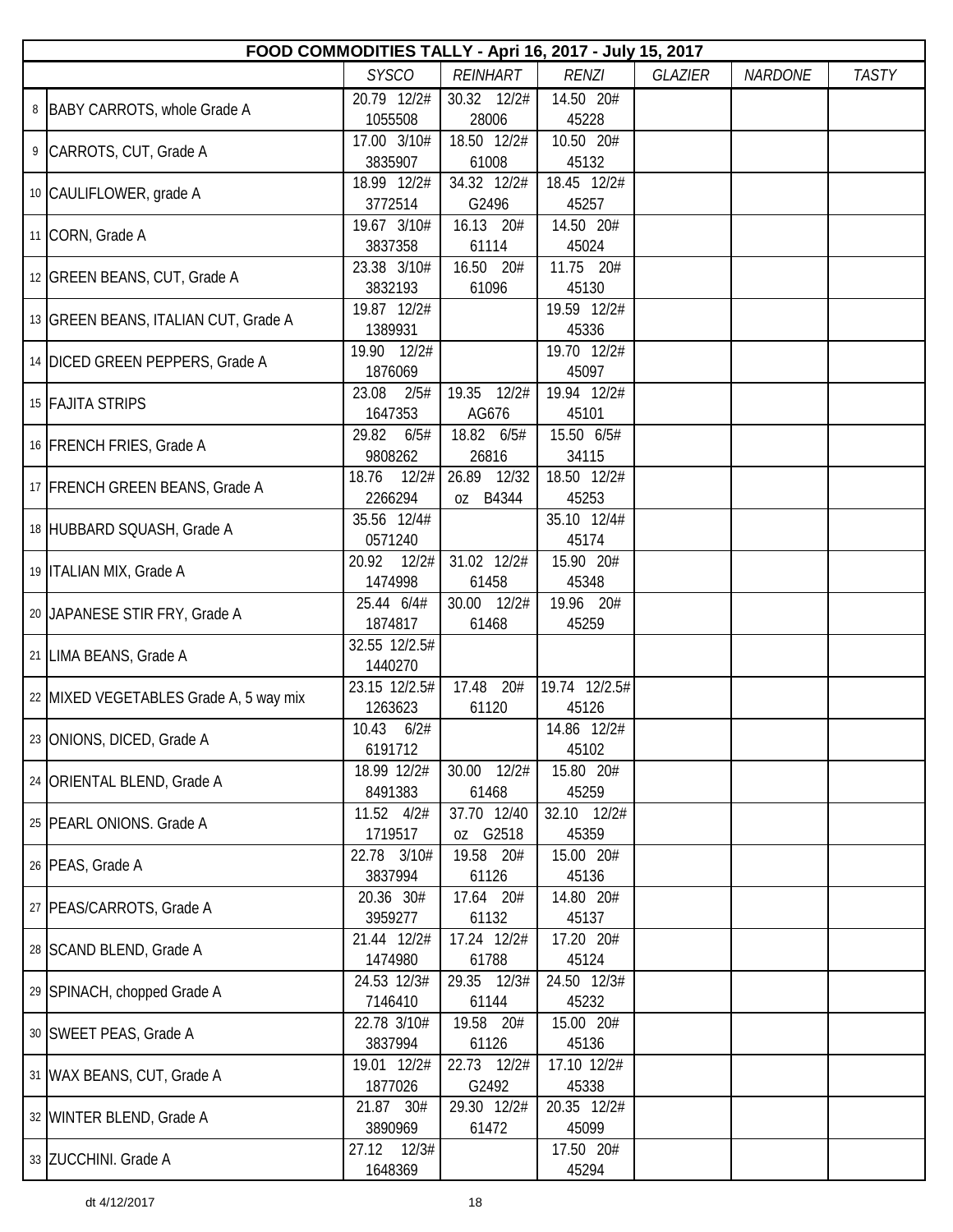|    | FOOD COMMODITIES TALLY - Apri 16, 2017 - July 15, 2017 |                          |                                         |                            |                |                |              |  |  |  |
|----|--------------------------------------------------------|--------------------------|-----------------------------------------|----------------------------|----------------|----------------|--------------|--|--|--|
|    |                                                        | <b>SYSCO</b>             | <b>REINHART</b>                         | <b>RENZI</b>               | <b>GLAZIER</b> | <b>NARDONE</b> | <b>TASTY</b> |  |  |  |
|    | <b>PUDDING</b>                                         |                          |                                         |                            |                |                |              |  |  |  |
|    | 1 BUTTERSCOTCH                                         | 22.16 6/#10              | 32.93<br>6/#10                          | 27.93 6/#10                |                |                |              |  |  |  |
|    |                                                        | 4011011                  | 21018                                   | 73149                      |                |                |              |  |  |  |
|    | 2 CHOCOLATE                                            | 35.69 12/2#              | 33.72 6/#10                             | 26.74 6/#10                |                |                |              |  |  |  |
|    |                                                        | 5106554                  | 21040                                   | 73147                      |                |                |              |  |  |  |
|    | 3 CHOCOLATE POWDER MIX                                 | 35.69 12/2#              | 42.88 12/28                             | 23.35 12/24                |                |                |              |  |  |  |
|    |                                                        | 5106554                  | oz 21488                                | 0Z                         |                |                |              |  |  |  |
|    | 4 LEMON                                                | 22.16 6/#10              |                                         | 27.93 6/#10                |                |                |              |  |  |  |
|    |                                                        | 4011052                  |                                         | 73150                      |                |                |              |  |  |  |
|    | 5 PISTACHIO                                            |                          |                                         | <b>NO BIDS</b>             |                |                |              |  |  |  |
|    | 6 TAPIOCA                                              | 24.46 6/#10              | 53.00 6/4.5#                            | 29.59 6/#10                |                |                |              |  |  |  |
|    |                                                        | 4011102                  | 21006                                   | 73207                      |                |                |              |  |  |  |
| 7  | VANILLA                                                | 22.64<br>6/#10           | 32.98 6/#10                             | 26.74 6/#10                |                |                |              |  |  |  |
|    |                                                        | 4011078<br>24.31 12/24   | 21012<br>44.35 12/28                    | 73148<br>23.35 12/24       |                |                |              |  |  |  |
|    | 8 VANILLA POWDER MIX                                   | oz 4010922               | oz 21234                                | oz UPC65746                |                |                |              |  |  |  |
|    |                                                        | 16.55 12/5               |                                         |                            |                |                |              |  |  |  |
|    | 9 SUGAR FREE - BUTTERSCOTCH, 5 oz                      | oz 7184676               |                                         |                            |                |                |              |  |  |  |
|    |                                                        | 19.55 12/3.5             |                                         |                            |                |                |              |  |  |  |
|    | 10 SUGAR FREE - CHOCOLATE, 5 oz                        | oz 6798658               |                                         |                            |                |                |              |  |  |  |
|    |                                                        | 17.31<br>12/3.5          |                                         |                            |                |                |              |  |  |  |
|    | 11 SUGAR FREE - VANILLA, 5 oz                          | oz 6798637               |                                         |                            |                |                |              |  |  |  |
| 12 | SNACK PACK PUDDINGS, BUTTERSCOTCH,                     |                          |                                         | 19.41 12/4 ct 15.70 48/3.5 |                |                |              |  |  |  |
|    | 3.5 oz                                                 |                          | C7350                                   | 88815<br>0Z                |                |                |              |  |  |  |
| 13 | SNACK PACK PUDDINGS, CHOCOLATE, 3.5                    |                          | 16.35 48/3.5 19.36 12/4 ct 15.70 48/3.5 |                            |                |                |              |  |  |  |
|    | 0Z                                                     | oz 5661582               | C7346                                   | oz 88816                   |                |                |              |  |  |  |
|    | 14 SNACK PACK PUDDINGS, VANILLA, 3.5 oz                |                          | 16.66 48/3.5 19.36 12/4 ct              | 15.70 48/3.5               |                |                |              |  |  |  |
|    |                                                        | oz 5763834               | C7352                                   | oz 88817                   |                |                |              |  |  |  |
| 15 | SNACK PACK PUDDINGS, DIABETIC, RICE, 4                 | 19.13<br>48/4            |                                         |                            |                |                |              |  |  |  |
|    | OZ                                                     | oz 2496347<br>21.93 48/4 |                                         |                            |                |                |              |  |  |  |
| 16 | SNACK PACK PUDDINGS, DIABETIC,<br>TAPIOCA, 4 oz        | oz 1642362               |                                         |                            |                |                |              |  |  |  |
|    | SNACK PACK PUDDINGS, DIABETIC,                         | 21.93 48/4 oz            |                                         | 48/3.5<br>7.25             |                |                |              |  |  |  |
| 17 | VANILLA, 4 oz                                          | 2619500                  |                                         | oz 88862                   |                |                |              |  |  |  |
|    | <b>JELLO</b>                                           |                          |                                         |                            |                |                |              |  |  |  |
|    |                                                        | 24.14 12/24              | 30.40 12/24                             | 24.25 12/24                |                |                |              |  |  |  |
|    | 1 REGULAR, 24 oz- asst                                 | oz 4010310               | oz 21206                                | oz UPC65792                |                |                |              |  |  |  |
|    | 2 SUGAR FREE RED, 2.75 oz                              | 26.81 18/2.75            |                                         | 31.53 18/2.75              |                |                |              |  |  |  |
|    |                                                        | oz 7188711               |                                         | oz 28272                   |                |                |              |  |  |  |
|    | 3   SUGAR FREE CITRUS, 2.75 oz                         | 26.83 18/2.75            |                                         | 31.53 18/2.75              |                |                |              |  |  |  |
|    |                                                        | oz 7188701               |                                         | oz 28273                   |                |                |              |  |  |  |
|    | <b>DAIRY</b>                                           |                          |                                         |                            |                |                |              |  |  |  |
|    | 1 CHEESE AMER PROCESSED SLICED - Yellow                | 4/5#<br>36.76            | 45.25 4/5#                              | 37.20 4/5#                 |                |                |              |  |  |  |
|    |                                                        | 6697890                  | D3108                                   | 25039                      |                |                |              |  |  |  |
|    | 2 CHEESE AMER PROCESSED SLICED - White                 | 36.49 4/5#<br>3212117    | 45.99 4/5#                              | 37.20 4/5#<br>25038        |                |                |              |  |  |  |
|    |                                                        | 1.74 lb 10#              | G1248<br>2.06 lb $40# +$                | 2.15 lb 10#                |                |                |              |  |  |  |
|    | 3 CHEESE, CHEDDAR - Block                              | 2825010                  | G1306                                   | 25081                      |                |                |              |  |  |  |
|    |                                                        | 1.89 lb 10#              | 2.83 lb $10# +$                         | 2.91 lb 10#                |                |                |              |  |  |  |
|    | 4 CHEESE, EXTRA SHARP - Block                          | 2822312                  | 98068                                   | 25064 NYS                  |                |                |              |  |  |  |
|    |                                                        | 48.15 4/5#               | 43.77 4/5#                              | 40.42 4/5#                 |                |                |              |  |  |  |
|    | 5 CHEESE, MEXICAN - Shredded                           | 1829369                  | M4638                                   | 25045                      |                |                |              |  |  |  |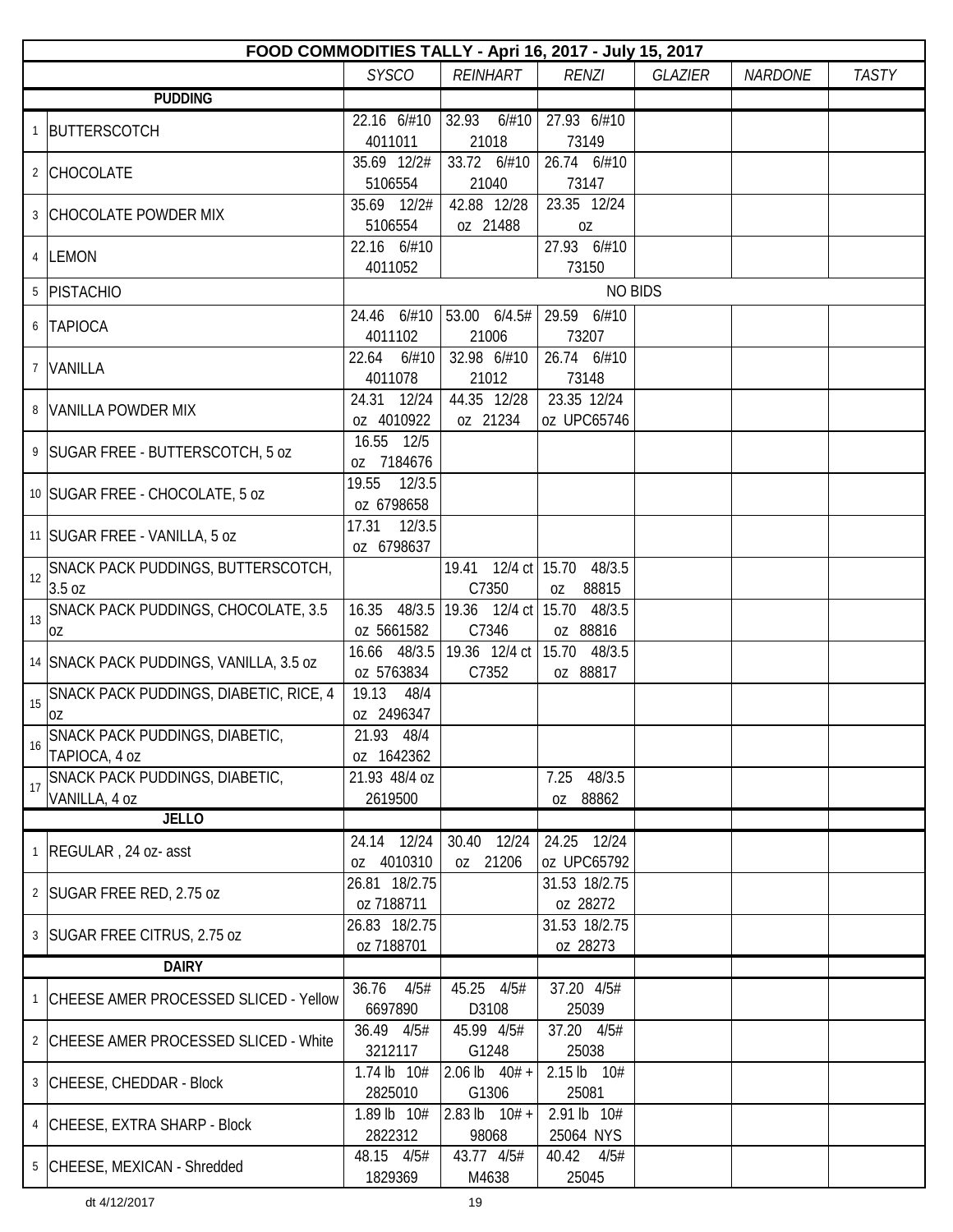| FOOD COMMODITIES TALLY - Apri 16, 2017 - July 15, 2017 |                                                                   |                              |                             |                                           |                              |                |              |  |
|--------------------------------------------------------|-------------------------------------------------------------------|------------------------------|-----------------------------|-------------------------------------------|------------------------------|----------------|--------------|--|
|                                                        |                                                                   | <b>SYSCO</b>                 | <b>REINHART</b>             | <b>RENZI</b>                              | <b>GLAZIER</b>               | <b>NARDONE</b> | <b>TASTY</b> |  |
|                                                        | 6 CHEESE, MOZZARELLA - Shredded - 20 lb                           | 39.57<br>4/5#<br>2593440     | 42.83 4/5#<br>24836         | 40.60<br>4/5#<br>25155                    |                              |                |              |  |
|                                                        | 7 CHEESE, MOZZARELLA - Shredded - 30 LB                           | 64.90 6/5#<br>7483654        | 63.05 6/5#<br>G1238         | 40.60<br>4/5#<br>25155                    |                              |                |              |  |
|                                                        | 8 CHEESE, SHARP - Shredded                                        | 42.25<br>4/5#<br>2818842     | 46.03 6/2#<br>V5056         | 42.84 4/5#<br>25042                       |                              |                |              |  |
|                                                        | 9 CHEESE, SHARP, LOW SODIUM - Shredded                            |                              |                             | <b>NO BIDS</b>                            |                              |                |              |  |
|                                                        | 10 CHEESE, SWISS - Block                                          | 2.35 lb 2/8#<br>2822437      | $2.76$ lb $2/8#$ +<br>D9200 | 3.15 lb 2/8#<br>25076                     |                              |                |              |  |
|                                                        | 11 CHEESE, SWISS, LOW SODIUM - Block                              |                              |                             |                                           | <b>NO BIDS</b>               |                |              |  |
|                                                        | 12 COTTAGE CHEESE                                                 | 33.55<br>6/5#<br>7772296     | 26.52 4/5#<br>71772         | 22.92 4/5#<br>25117                       |                              |                |              |  |
|                                                        | 13 COTTAGE CHEESE, 1%                                             | 15.73 2/5#<br>5020169        |                             | 32.92 4/5#<br>25109                       |                              |                |              |  |
|                                                        | 14 LIQUID BUTTER                                                  | 21.07 3/gal<br>4577391       | 32.25 3/gal<br>71022        | 25.55 3/gal<br>58470                      |                              |                |              |  |
|                                                        | 15 MARGARINE                                                      | 17.29 30/1#<br>0417527       | 17.19 30/#<br>J4226         | 17.11 30/1#<br>29088                      |                              |                |              |  |
|                                                        | 16 PARMESAN CHEESE                                                | 56.18<br>4/5#<br>6370571     | 72.08<br>4/5#<br>20028      | 52.75 4/5#<br>bag 25330                   |                              |                |              |  |
|                                                        | 17 PIZZA CRUST, rectangular par baked                             | 30.16<br>16/17<br>0Z 2972923 |                             | 23.10 10/43<br>oz 37807                   |                              |                |              |  |
|                                                        | 18 SOUR CREAM                                                     | 32.08 6/5#<br>1309194        | 32.01 6/5#<br>G1372         | 21.04 4/5#<br>25328                       | 20.00 4/5#<br>25328          |                |              |  |
|                                                        | 19 YOGURT - assorted                                              | 12.28 24/4<br>oz 8221958     | 19.51 48/4<br>oz F4544      | 14.52 48/4 oz<br>26086 / 26087 /<br>26088 | 14.60 48/4 oz<br>09815-09820 |                |              |  |
|                                                        | 20 YOGURT, LIGHT - assorted flavors                               | 16.46 48/4 oz<br>7849706     |                             | 17.75 48/4<br>oz 26078                    |                              |                |              |  |
|                                                        | 21 YOGURT, VANILLA, 2-5 lb                                        | 22.00 6/4#<br>6472502        | 22.01 6/32<br>0Z<br>E8888   | 12.96 6/32<br>76516<br>0Z                 |                              |                |              |  |
|                                                        | 22 YOGURT, VANILLA, 4-6 oz                                        | 7.48 12/6 oz<br>9903576      |                             | 7.75<br>12/6 oz<br>26154                  |                              |                |              |  |
|                                                        | <b>COOKIES &amp; CRACKERS</b>                                     |                              |                             |                                           |                              |                |              |  |
| 1                                                      | COOKIES, CHOCOLATE CHIP, frozen ready to<br>bake dough            | 65.78 240/1.33<br>oz 1412642 | 29.40 16#<br>17858          | 36.25 324/1<br>oz 51529                   |                              |                |              |  |
| $\overline{2}$                                         | COOKIES, OATMEAL, frozen ready to bake<br>dough                   | 40.61 320/1 oz<br>7040538    |                             |                                           |                              |                |              |  |
| 3                                                      | COOKIES, OATMEAL RAISIN, frozen ready to<br>bake dough            | 65.81 240/1.33<br>oz 1412667 | 29.13 16#<br>17868          | 36.25 324/1<br>oz 51530                   |                              |                |              |  |
| $\overline{4}$                                         | COOKIES, PEANUT BUTTER, frozen ready to<br>bake dough             | 40.97 320/1<br>oz 7040520    | 31.75 16#<br>17678          | 38.50 324/1<br>oz 11453                   |                              |                |              |  |
| 5                                                      | COOKIES, SUGAR, frozen ready to bake dough                        | 35.47 320/1<br>oz 7040512    | 23.78 16#<br>17888          | 35.00 324/1<br>oz 51531                   |                              |                |              |  |
| 6                                                      | COOKIES, WHITE CHIP MACADAMIAN NUT,<br>frozen ready to bake dough | 72.87 240/1.33<br>oz 2094498 | 39.96 16#<br>17676          | 49.97 213/1.5<br>oz 51594                 |                              |                |              |  |
|                                                        | 7 FIG NEWTONS                                                     | 45.38 120/2<br>pk 4221461    | 48.20 120/2<br>ct 25096     | 46.26 120/2<br>oz 72051                   |                              |                |              |  |
|                                                        | 8   FIG NEWTONS, individual package                               | 38.37<br>120/1<br>oz 4220554 | 48.20 120/2<br>ct 25096     | 37.20 120/1<br>oz 72024                   |                              |                |              |  |
|                                                        | 9 GRAHAM CRACKERS, individual package                             | 13.99 200/2<br>ct 5278718    | 22.68 200/2<br>ct 22796     | 14.00 200/2<br>ct 73053                   |                              |                |              |  |

dt 4/12/2017 20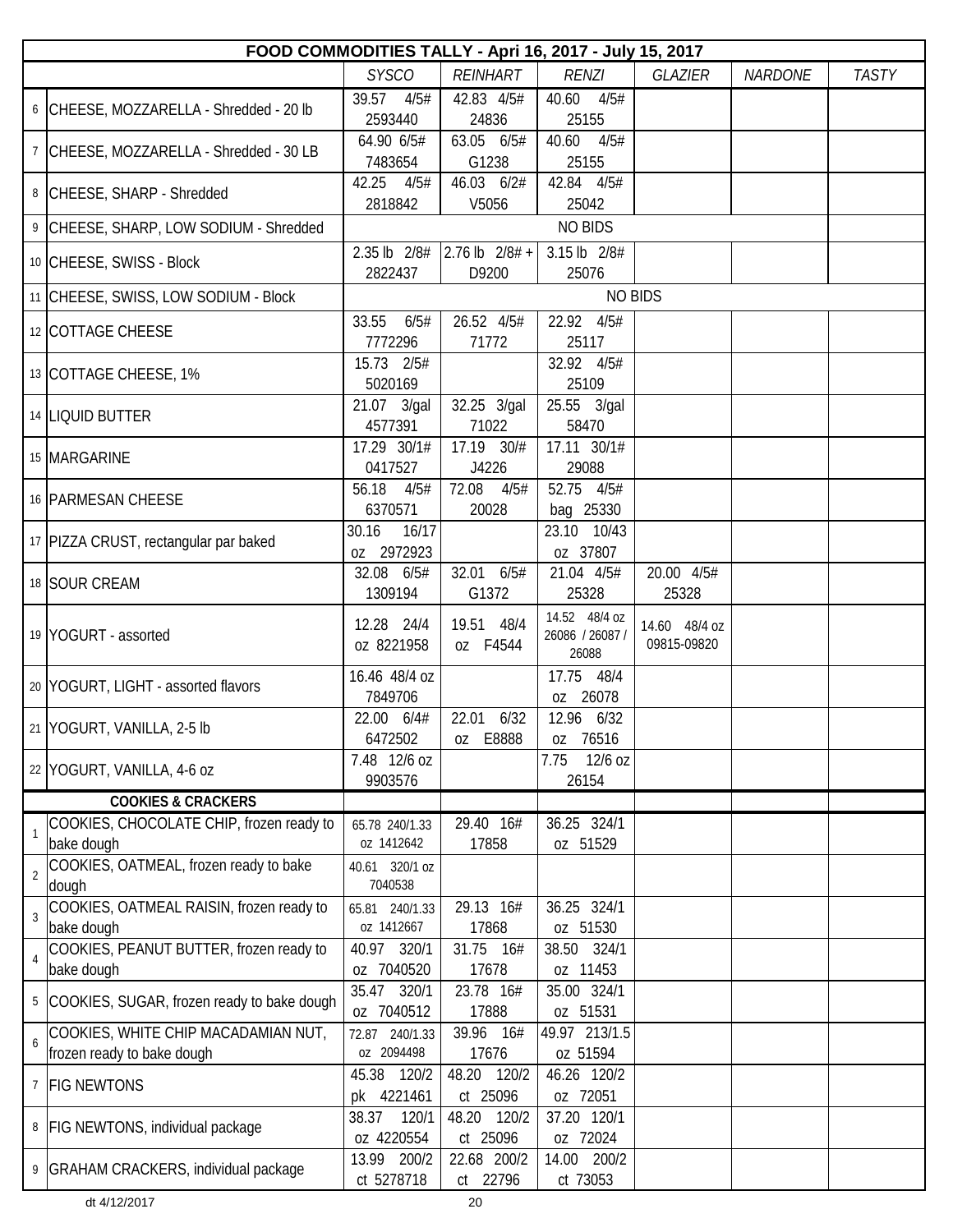|    | FOOD COMMODITIES TALLY - Apri 16, 2017 - July 15, 2017 |                               |                                      |                              |                |                |              |  |  |
|----|--------------------------------------------------------|-------------------------------|--------------------------------------|------------------------------|----------------|----------------|--------------|--|--|
|    |                                                        | <b>SYSCO</b>                  | <b>REINHART</b>                      | <b>RENZI</b>                 | <b>GLAZIER</b> | <b>NARDONE</b> | <b>TASTY</b> |  |  |
|    | 10 LORNA DOONE COOKIE, individual package              | 32.01<br>120/1<br>oz 4125852  | 27.41 72 ct<br>38092                 | 31.95 120/1<br>oz 4 ct 72022 |                |                |              |  |  |
|    | 11 SALTINE - KRISPY, individual package                | 7.86<br>500/2<br>pk 4204996   | 13.72 500/2<br>ct 21110              | 9.00 500/2 pk<br>73314       |                |                |              |  |  |
| 12 | SALTINES UNSALTED TOPS, individual<br>package          | 12.95<br>300/2<br>pk 4114914  |                                      | 21.20 500/2<br>pk 73312      |                |                |              |  |  |
| 13 | SUGAR FREE COOKIE, Chocolate, individual<br>package    |                               |                                      | 28.40 106/.75<br>oz 32509    |                |                |              |  |  |
| 14 | SUGAR FREE COOKIE, Lemon, individual<br>package        |                               |                                      | 28.40 106/.75<br>oz 32510    |                |                |              |  |  |
| 15 | SUGAR FREE COOKIE, Short Bread, individual<br>package  | 43.31<br>120/8<br>ct 3294980  |                                      | 42.95 120/1<br>oz 83086      |                |                |              |  |  |
|    | <b>MISC</b>                                            |                               |                                      |                              |                |                |              |  |  |
|    | 1 COFFEE, REGULAR, 2 oz                                | 96/2<br>50.43<br>oz 4116158   | 100.95<br>$-128/2$<br>oz 10948       | 50.50<br>84/2<br>oz 71101    |                |                |              |  |  |
|    | 2 COFFEE, DECAF 2 oz                                   | 51.46<br>96/2<br>oz 4115739   | 115.28<br>128/2<br>oz 10554          | 50.50<br>84/2<br>71216<br>0Z |                |                |              |  |  |
|    | 3 BLACK PEPPER SHAKER - disposable                     | 36.60<br>48/1.5<br>oz 4941555 | 45.65 48 ct<br>J2524                 | 38.50 48/1.5<br>oz 67190     |                |                |              |  |  |
|    | 4   GLUTEN FREE - BAGELS, asst                         | 25.34 24/3.5<br>oz 1249727    | 24.71 24 ct<br>G1434                 | 27.50 24/3.5<br>oz 51171     |                |                |              |  |  |
|    | 5   GLUTEN FREE - BREAD                                | 0505624                       | 50.55 6/30 oz 49.74 6/33 oz<br>56428 | 47.10 12/14<br>oz 10377      |                |                |              |  |  |
|    | 6 GLUTEN FREE - CHEX CEREAL                            |                               |                                      | 29.80 96/1 oz<br>84166       |                |                |              |  |  |
|    | 7 GLUTEN FREE - FROZEN SHERBERT, asst                  |                               |                                      | 28.15 96/4 oz<br>93580-93578 |                |                |              |  |  |
|    | 8 GLUTEN FREE - MUFFINS, asst                          |                               | 39.28 36 ct<br>56472                 | 40.00 36/3<br>oz 51170       |                |                |              |  |  |
|    | 9 KOSHER - BREAD                                       | 19.17 10/36<br>oz 2492199     |                                      |                              |                |                |              |  |  |
|    | 10 KOSHER - CHOW MEIN DINNER                           |                               |                                      | <b>NO BIDS</b>               |                |                |              |  |  |
|    | 11 KOSHER - CHICKEN DINNER                             |                               |                                      | <b>NO BIDS</b>               |                |                |              |  |  |
|    | 12 KOSHER - CHICKEN LEG DINNER                         |                               |                                      | <b>NO BIDS</b>               |                |                |              |  |  |
|    | 13 KOSHER - COLD CUTS                                  |                               |                                      | <b>NO BIDS</b>               |                |                |              |  |  |
|    | 14 KOSHER - FISH DINNER                                | 32.02 6/12<br>oz 5735768      |                                      |                              |                |                |              |  |  |
|    | 15 KOSHER - POT ROAST DINNER                           | 33.57 6/12 oz<br>5735749      |                                      |                              |                |                |              |  |  |
|    | 16 KOSHER - SALISBURY STEAK DINNER                     |                               |                                      | <b>NO BIDS</b>               |                |                |              |  |  |
|    | 17 KOSHER - SLICED CHEESE                              | 36.49 4/5#<br>3212117         |                                      |                              |                |                |              |  |  |
|    | 18 KOSHER - SPAGHETTI & MEATBALL DINNER                | 32.00 6/13<br>oz 5574410      |                                      |                              |                |                |              |  |  |
|    | 19 KOSHER - TURKEY DINNER                              | 32.02 6/12<br>oz 5735756      |                                      |                              |                |                |              |  |  |
|    | 20 READY MADE BISCUITS - 3"                            | 25.60 120/2.25<br>oz 5622873  | 28.32 6/20 ct 30.32 120/2<br>10208   | oz 28393                     |                |                |              |  |  |
|    | 21   READY MADE BISCUITS - 2"                          | 25.60 120/2.25<br>oz 5622873  |                                      | 22.98 180/1.4<br>oz 28387    |                |                |              |  |  |